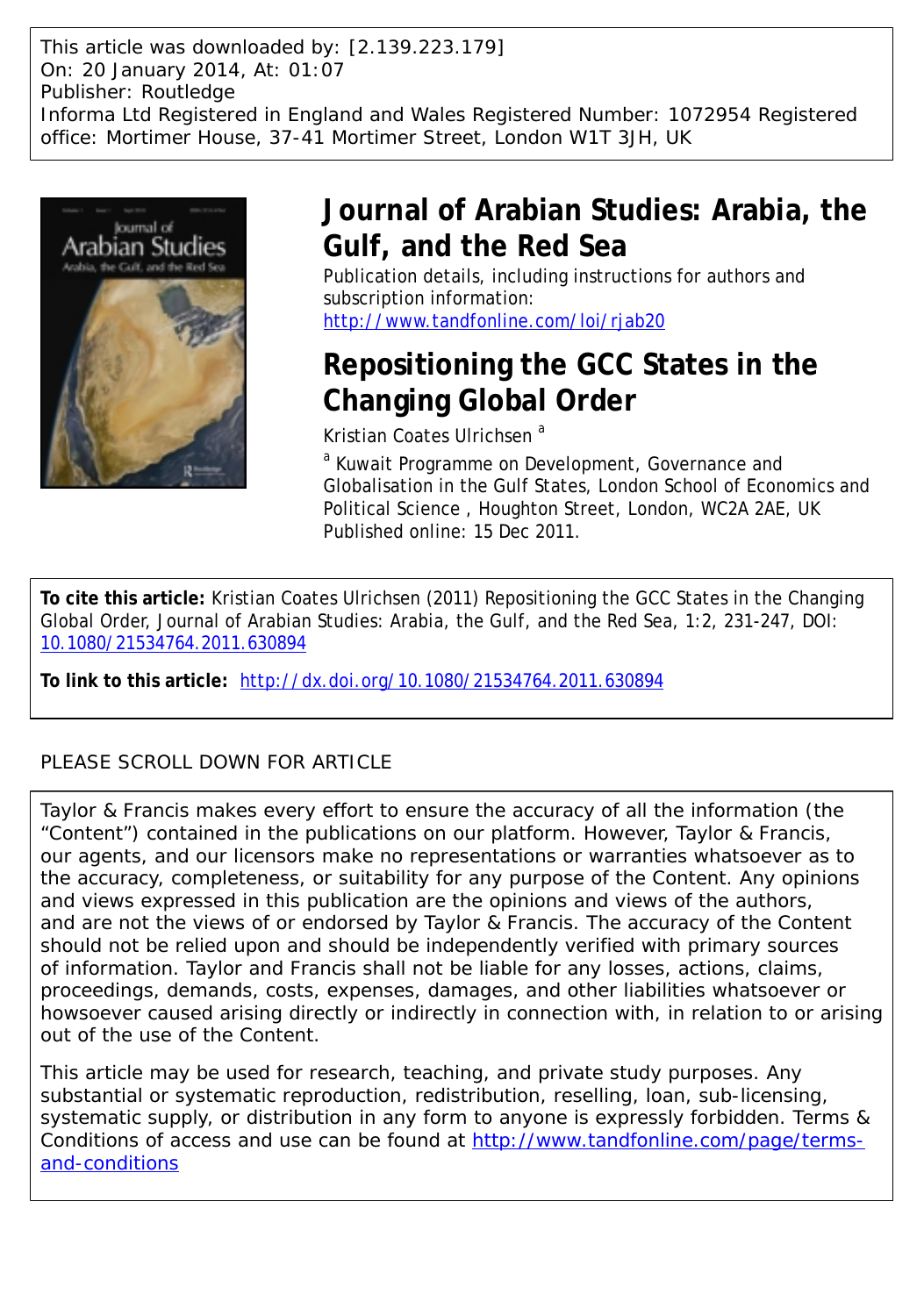### Repositioning the GCC States in the Changing Global Order KRISTIAN COATES ULRICHSEN

Abstract: This article examines the Gulf Cooperation Council (GCC) states' changing position within a global order itself in a state of flux following the global financial and economic crisis and a regional order facing the participatory pressures of the Arab Spring. It explores the nature of their engagement in reshaping international institutions and assesses the implications for structures of global governance. The paper investigates the internationalisation of the GCC states through deepening interdependencies with a multiplicity of external actors. Emerging ties of mutual interest revolve around more than just hydrocarbons, and the paper examines the role of food security in these new relationships. Finally, the paper assesses the impact of the Arab Spring on regional security and future trends in the Gulf States' policy making at local, regional and international levels.

Keywords: GCC, Gulf, Arabian Peninsula, Saudi Arabia, Qatar, United Arab Emirates, globalisation, global governance, international relations, political economy, security

#### 1. Introduction

On 2 December 2010 Qatar was awarded the hosting rights to the 2022 FIFA soccer World Cup. This surprise announcement capped the rapid rise of the Gulf Cooperation Council (GCC) states as regional countries with global reach. Their emergence reflected and reinforced an international order in flux amid a weakening of the post-1945 systems of global governance. In particular, the broadening and deepening of political and economic ties between the six Gulf States and Asian partners opened up alternative pathways of global enmeshment.<sup>1</sup> Such diversification of geopolitical and geo-economic interests represents a significant juncture in the internationalisation of the Gulf States as they actively participate in changing the balance of global power. Yet the GCC states also face the contemporaneous emergence of new domestic and regional pressures arising from the Arab Spring. These constitute a diverging set of challenges that suggest that stability in the GCC states is fragile, transient and vulnerable to contestation. This article examines the internationalisation of the GCC states in the context of these two macro-trends, as they both shape the growing international multi-polarity and have to adapt to new internal and regional uncertainties.

This article has four stages of inquiry. It begins by mapping the changing enmeshment of the Gulf States in East-West relations and the broader transformation of global power relations. The following section assesses the implications of these shifts for Gulf trade, financial flows and foreign direct investment. This leads into a section investigating the consequences of these changes for multilateral decision-making and the GCC states' practical engagement in the

Kristian Coates Ulrichsen is Deputy Director of the Kuwait Programme on Development, Governance and Globalisation in the Gulf States, London School of Economics and Political Science, Houghton Street, London WC2A 2AE, UK, k.coates-ulrichsen@lse.ac.uk.

<sup>&</sup>lt;sup>1</sup> The term 'Gulf States' will be used to refer to the six member-states of the Gulf Cooperation Council: Bahrain, Kuwait, Oman, Qatar, Saudi Arabia and the United Arab Emirates.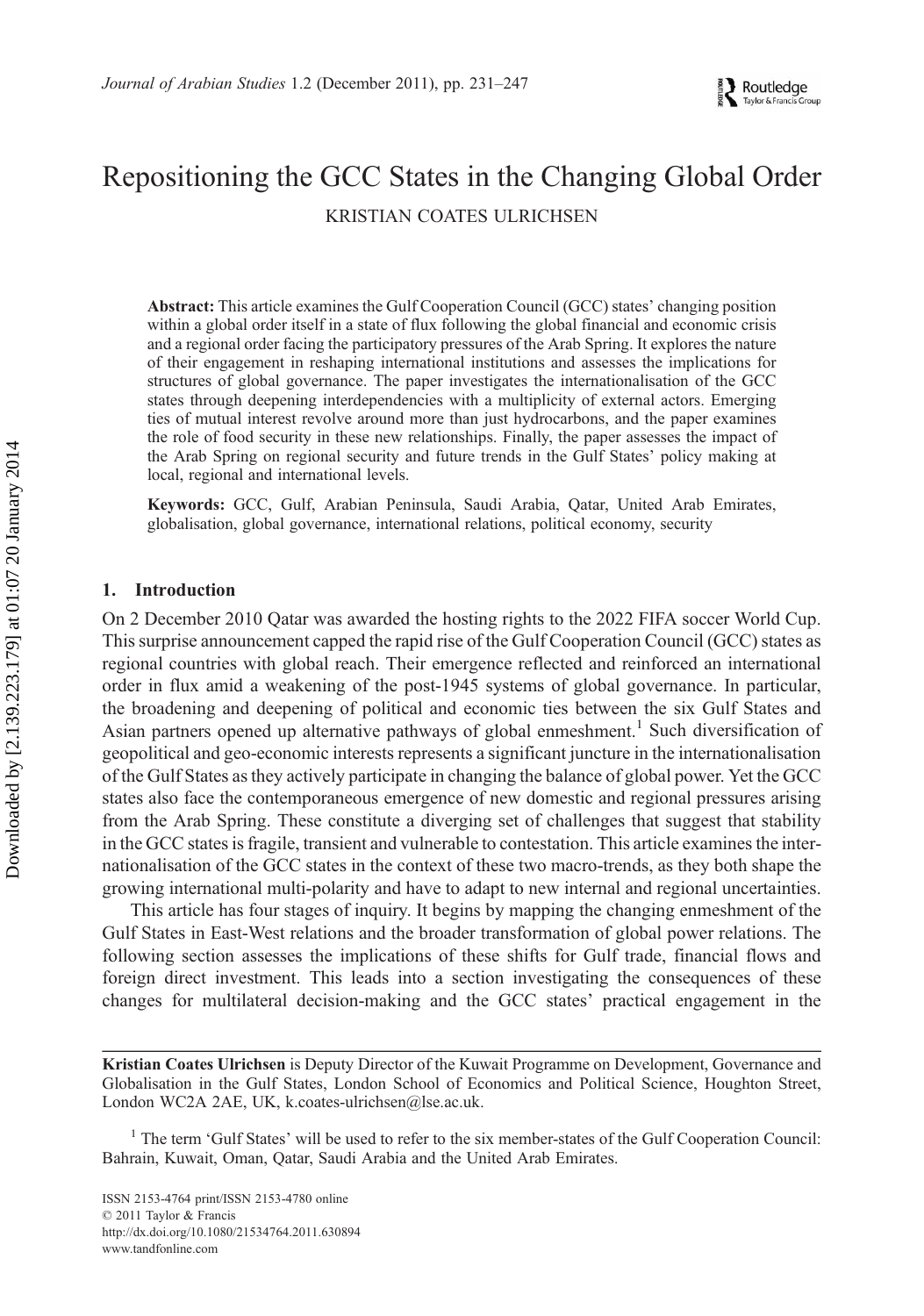governance of globalisation. The final section examines the impact of global transformations on prospects for Gulf security in light of the Arab Spring and local and international responses. The conclusion argues that the interaction of these diverging trajectories will shape the next phase of the GCC states' engagement with a dynamically changing regional and multi-polar global order.

#### 2. Changing enmeshment in the global order

During the first decade of the twenty-first century the Gulf States emerged as increasingly visible global actors. Using their energy resources and capital accumulation as leverage, the GCC states, led by Qatar, the United Arab Emirates and Saudi Arabia, became more active in global issues. These ranged from reshaping the global financial architecture in the aftermath of the crisis in 2007–8 to greater involvement in South-South networks and debates over the international politics of climate change. They occurred within a broader context in which globalising forces accelerated a shift toward a multi-polar international system with overlapping layers of national, regional and global governance. A new 'global politics' appeared as the concept of political community was reformulated to take into account the intensity and extensity of global interconnections and states' enmeshment within transnational frameworks.<sup>2</sup>

The Gulf States have long been integrated into the global geo-economic system. Their production and export of oil became a motor of Western economic growth in the post-war era. Mutual economic interdependencies bound the oil-producing states into the world economy well before the onset of economic globalisation in the  $1970s<sup>3</sup>$ . The rapid rise in oil prices in the first oil-price boom (1973–82) initially enabled the Gulf countries to project their influence on to the international arena. This largely occurred through generous developmental assistance to predominantly Arab and Islamic recipients. Saudi Arabia also established an infrastructure of international Islamic organisations that enhanced its status in the wider Islamic world-community and spread its influence far beyond the borders of the Kingdom itself.<sup>4</sup>

Importantly, the Gulf States also embarked on large-scale economic diversification programmes in the 1990s and 2000s. These created new integrative linkages with the global economy. The GCC states became world-leading centres of production for a variety of industries ranging from petrochemicals and aluminium to cement and construction products.<sup>5</sup> By 2008, they accounted for 12% of global petrochemical production, and more complex industrial ties developed with emerging and industrialised economies across the world. These included broadening multi-sectoral linkages as well as greater flows of foreign direct investment, technology transfer and integration into global production and supply chains.<sup>6</sup> Major new projects positioned Ras Laffan Industrial City (in Qatar) as one of the world's leading industrial zones and integrated ports shipping liquefied natural gas to long-term partners around the world, and consolidated Saudi Arabia's leadership in global petrochemicals production.<sup>7</sup>

<sup>&</sup>lt;sup>2</sup> Held and McGrew, "Introduction", in Governing Globalization: Power, Autonomy and Global Governance, eds. Held and McGrew (2002), p. 5.<br><sup>3</sup> Ehteshami, *Globalization and Geopolitics in the Middle East: Old Games, New Rules* (2007), p. 110.

<sup>&</sup>lt;sup>4</sup> These included the Muslim World League (1962), the Organisation of the Islamic Conference (1972) and the International Islamic Relief Organisation (1975); Hardy, "Ambivalent Ally: Saudi Arabia and the 'War on Terror'", in Kingdom without Borders: Saudi Arabia's Political, Religious and Media Frontiers, ed. Al-Rasheed (2008), p. 101.

<sup>&</sup>lt;sup>5</sup> Seznec, "Financing Industrialization in the Arab-Persian Gulf", in *Industrialization in the Gulf: A* Socioeconomic Revolution, eds. Seznec and Kirk (2011), p. 30.

 $6$  Yamada, "Gulf-Asia Relations as 'Post-Rentier' Diversification? The Case of the Petrochemical Industry in Saudi Arabia", Journal of Arabian Studies 1 (2011), pp. 101–3.<br><sup>7</sup> Coates Ulrichsen, *Insecure Gulf: The End of Certainty and the Transition to the Post-Oil Era* (2011),

pp. 101–3.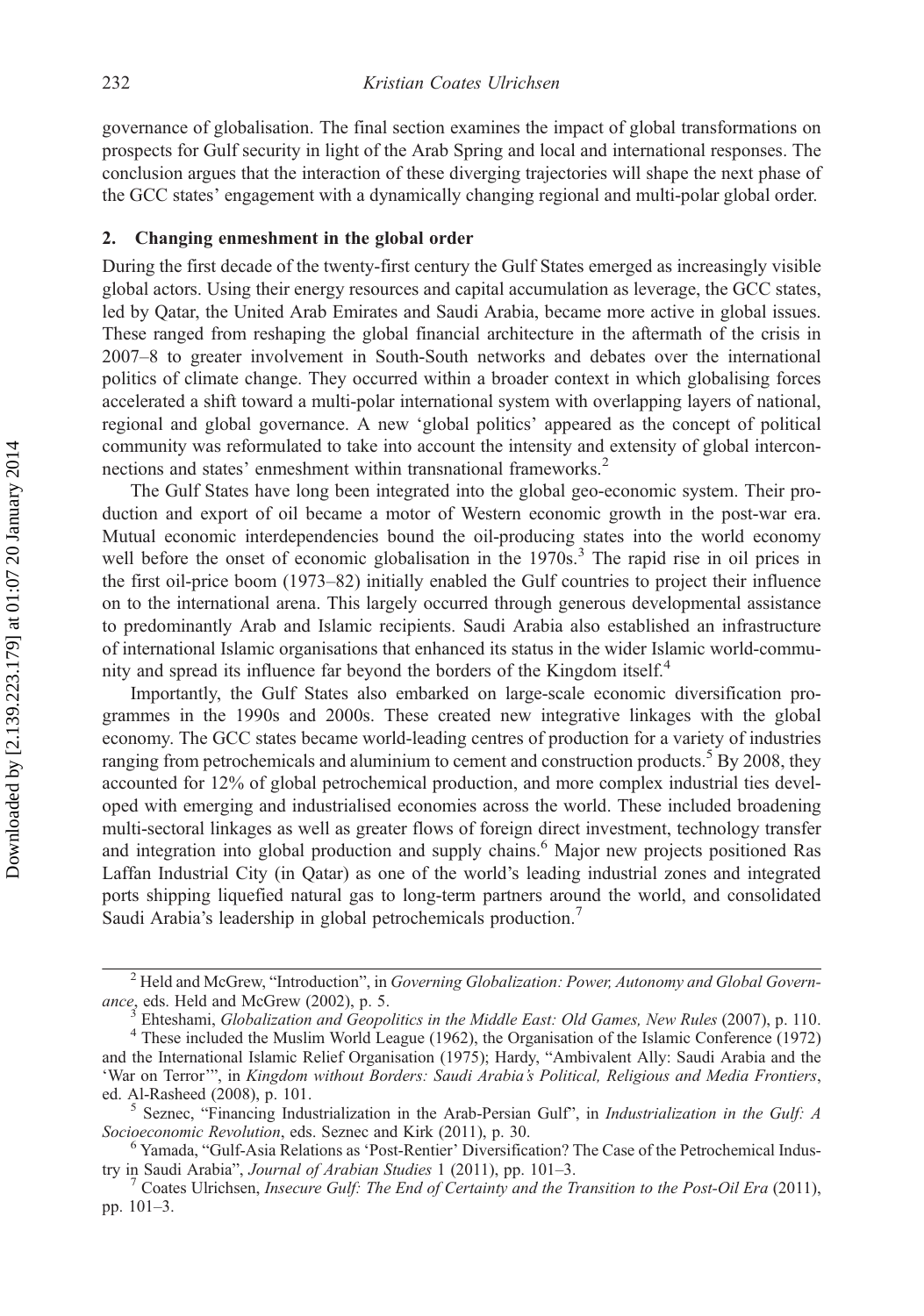In what might be termed the 'global age', when accelerating processes of globalisation in the 1990s and 2000s gave rise to new forms of political economy and the stretching of sovereignty across multiple layers of global governance, the Gulf States became connected to leading conduits of 'global politics'. All of the GCC states, culminating in Saudi Arabia in 2005, acceded to the World Trade Organisation and began to attract significantly greater flows of foreign direct investment. During the second oil-price boom (2002–8), hydrocarbon reserves and capital accumulation positioned the Gulf States as a pivot around which broader shifts in the global balance of power were taking place. Greater economic linkages with Russia, China, India and South and East Asian nations shifted the Gulf States' orientation eastward through deepening energy interdependencies and changes in the direction of non-oil trade flows in petrochemicals, plastics and aluminium with Asian partners.<sup>8</sup>

The Gulf region's share of global oil and natural gas production is projected to rise from 28% (including Iraqi and Iranian output) in 2000 to  $33\%$  in  $2020\degree$  China alone accounted for nearly 40% of the increase in global oil consumption between 2004 and 2007, and is forecast to account for another 40% of the increase in world demand for oil through 2030.<sup>10</sup> In 2009, it surpassed the United States in the volume of oil exports from Saudi Arabia for the first time.<sup>11</sup> This milestone underscored the internationalisation of the Gulf through the rise of new linkages with emerging economies elsewhere. Although already underway, the global economic crisis hastened this process as Asian economies led the world out of recession and recovered market share at the expense of Western competitors. A blunt statement by the Emir of Qatar in March 2009 captured the mood as he said that "China is coming, India is coming, and Russia is on its way, too … I don't know if America and Europe will still be leading".<sup>12</sup>

#### 3. Practical implications of shifting economic ties

These macro-trends determined the contextual parameters for the Gulf States' new global profile. They converged with policy decisions on how to deploy the substantial revenues that accrued after oil prices began to rise in 2002. These developments enhanced the international profile of the GCC states within an international system in flux following the global financial crisis. Gulf-based sovereign wealth funds were important sources of liquidity for Western financial institutions, such as Merrill Lynch, Citigroup and Barclays Bank, during the initial stages of the crisis. During the autumn of 2008, they accounted for no less than one-third of the emergency funding made available by European governments in their initial response to the crisis.<sup>13</sup> They also acquired high-profile stakes in iconic global brands, such as Harrods, Ferrari and Porsche. Furthermore, Abu Dhabi and Qatar began to carve out specialist niches to become world leaders in specific fields, such as renewable energy research and diplomacy mediation respectively, in part through careful leveraging of financial reserves and investment policy making.<sup>14</sup>

The rapid rise of sovereign wealth funds highlighted several of the deeper transitions underway in the global economy. Pre-crisis estimates of their value and potential trajectory were

<sup>&</sup>lt;sup>8</sup> Davidson, *The Persian Gulf and Pacific Asia: From Indifference to Interdependence* (2010), pp. 107–8.<br><sup>9</sup> Halliday, *The Middle East in International Relations* (2005), p. 264.<br><sup>10</sup> Simpfendorfer, *The New Silk Road:* 

Rediscovering China (2009), pp. 30–2.<br><sup>11</sup> Mouawad, "China's Growth Shifts the Geopolitics of Oil", *New York Times*, 19 March 2010.<br><sup>12</sup> Anon., "Emir Warns of Another Iraq if Sudan Sinks into Chaos", *Gulf Times*, 31 Marc

Business Diplomacy and Conflict Mediation, MA dissertation (2010), p. 75.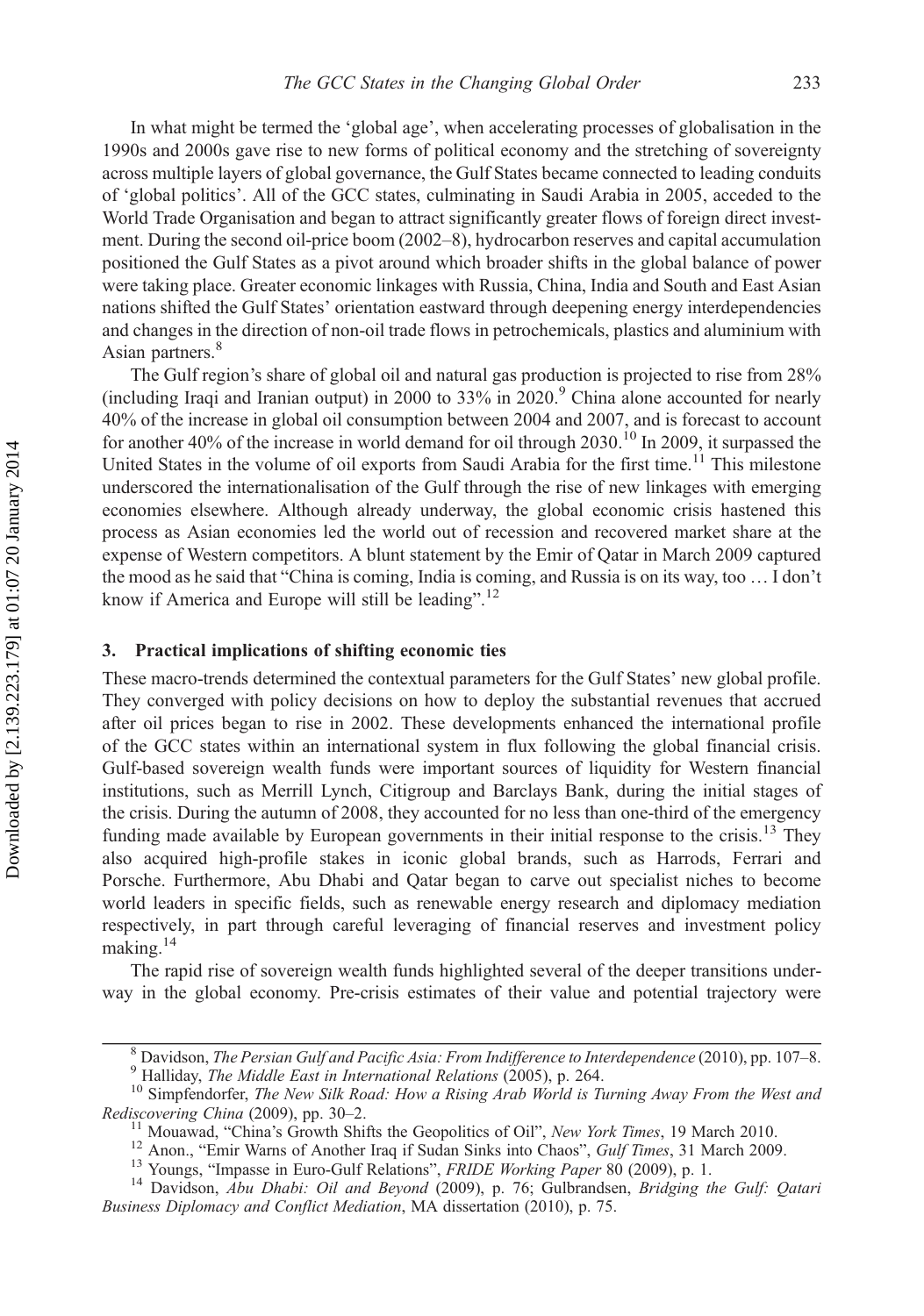overestimations that subsequently have been further eroded by losses sustained during the downturn.<sup>15</sup> Nevertheless they do possess significant holdings and have been perceived to be part of the shift in global economic power from west to east and from the market to the state in the allocation of capital.<sup>16</sup> Moreover, the rise of Russian and Chinese funds, in particular, heightened anxieties over the origin of sovereign investment flows. This contributed to wariness in investment-recipient countries, notably the United States, about the (so far unfounded) political motivations driving investment decision-making. The most egregious example of this was the visceral reaction to the 2006 Dubai Ports World's takeover of a ports management contract in the United States. It was followed by statements of concern by high-profile officials in the Bush administrations, including then-Director of National Intelligence John McConnell, who remarked in 2008 that "Concerns about the financial capabilities of Russia, China, and OPEC countries and the potential use of their market access to exert financial leverage to achieve political ends represents a major national security issue."<sup>17</sup>

The Dubai Ports World case caught the Gulf States in the crossfire of a populist xenophobic domestic backlash against perceived geopolitical swings against the United States. The episode coincided with a substantial warming of commercial and financial ties between the GCC states and Asian partners, led by (but not limited to) the burgeoning Saudi-Chinese nexus. Having established diplomatic relations only as recently as 1990, economic linkages initially centred around hydrocarbons, with a Strategic Oil Cooperation agreement in 1999 paving the way for Saudi Arabia to become China's leading oil supplier by 2002. During the 2000s, the volume of investment and trade between all GCC states and China surged through initiatives such as the Kuwait-China Investment Company (KCIC, established in 2005) and the revival of interest in a GCC-China free trade agreement (FTA) in 2009.18 Also in 2009, a twenty-five year agreement to provide five million tonnes per year of liquefied natural gas (LNG) was reached between Qatargas and the China National Offshore Oil Company (CNOOC) and PetroChina. This created a long-term interdependency reflecting (in the words of CNOOC President Fu Chengyu) the "great complementarities" between the two countries as "China can guarantee a long-term reliable market for Qatar, while Qatar can be a stable supplier for Chinese market".<sup>19</sup>

India also thickened its web of relationships with the Gulf States. Prime Minister Manmohan Singh visited the Gulf in November 2008 and announced that India viewed the region as an intrinsic part of its broader neighbourhood. His visit sealed the *re-emergence* of Indian influence in the Gulf six decades after the decline of the Raj and following an extended period of frigidity between the 1970s and early 1990s.<sup>20</sup> In February 2010, the Riyadh Declaration upgraded the bilateral relationship between India and Saudi Arabia into a Strategic Partnership. This ushered in a "new era based on economic engagement and emerging opportunities" that covered the security, defence, economic and energy arenas. It built upon King Abdullah bin Abdul Aziz Al Saud's successful visit to India in 2006 and was, in part, motivated by a strategic reassessment of Saudi regional ties prompted by the threat to stability emanating from Yemen, Afghanistan and Pakistan.<sup>21</sup>

<sup>&</sup>lt;sup>15</sup> Seznec, "The Gulf Sovereign Wealth Funds: Myth and Reality", *Middle East Policy* 15 (2008), p. 105.<br><sup>16</sup> Behrendt, "Beyond Santiago: Status and Prospects", *Central Banking* 19 (2009), p. 76.<br><sup>17</sup> Cohen, "Sovereign

<sup>(2009),</sup> p. 720. 18 Yetiv and Lu, "China, Global Energy and the Middle East", *Middle East Journal* 61 (2007), p. 5;<br>Davidson, *Persian Gulf and Pacific Asia*, pp. 40–51.

<sup>&</sup>lt;sup>19</sup> Anon., "Qatar, China in 25-Year Gas Deal", *The Peninsula*, 8 March 2009.<br><sup>20</sup> Anon., "India Seeks Stronger Economic Ties with Gulf, *Gulf News*, 8 November 2008.<br><sup>21</sup> IISS, "Discussion Meeting: 'Political Dynamics o 2010.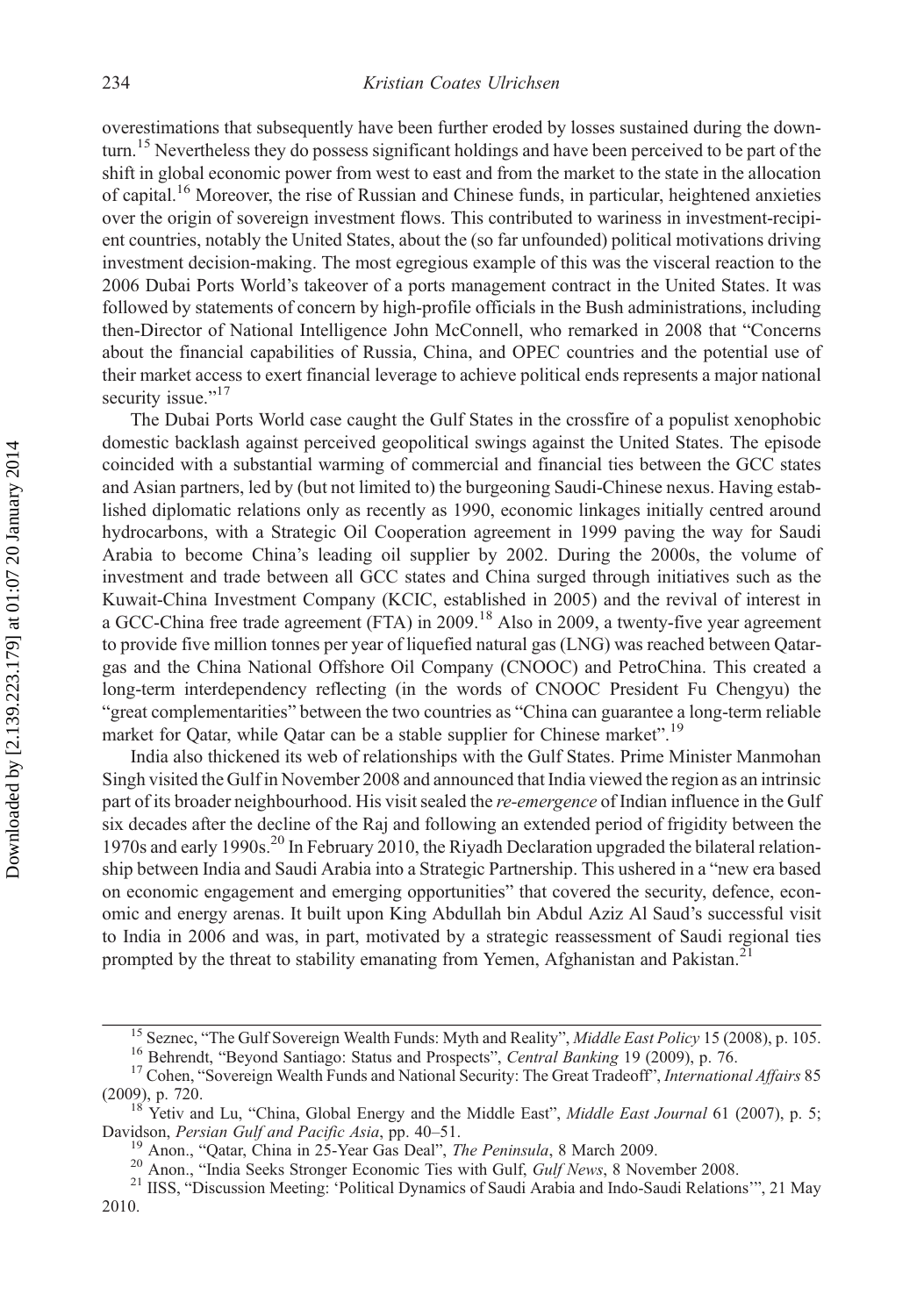Russia, too, expanded its political and economic linkages with the Gulf in general, and with fellow gas producer Qatar, and Saudi Arabia, in particular. Then-President Vladimir Putin's visit to the two countries in February 2007 was the first by a Soviet or post-Soviet leader since diplomatic relations were restored following the end of the Cold War. The trip was designed to boost joint investment opportunities and co-operation with fellow energy-producing countries.<sup>22</sup> It constituted part of a wider Russian strategic objective to increase its role in the Middle East and become one of the key actors in any new regional security system that might emerge.<sup>23</sup> On Saudi Arabia's side it reflected an attempt by King Abdullah to strengthen ties with Russia as part of a general diversification to reduce dependence on the United States after 9/11. Russian-Qatari ties also coalesced around co-operation in the Gas Exporting Countries' Forum and bilateral agreements such as one reached in April 2010 to develop Russia's Arctic gas reserves in the Yamal peninsula.<sup>24</sup>

Significantly, Gulf-Asian relations have moved far beyond the hydrocarbons sector, although that clearly remains important. A case in point is the substantial rise in Gulf-China capital investments and joint ventures over the past decade. A mutual upstream-downstream interdependence has formed as the GCC states invest in Chinese oil refining and petrochemical industries and China invests in oil exploration and production in the Gulf States.<sup>25</sup> Similar to KCIC, the Saudi Basic Industries Corporation (SABIC) drew up a strategic 'China plan' intended to create strong supply partnerships and joint ventures that can meet China's rapidly growing demand.<sup>26</sup> Region-wide, the GCC as a trading bloc became more globalised and integrated during the second oil-price boom in terms of level of capital outflows and inflows. Dubai, in particular, developed into a regional financial centre (against stiff competition from Qatar and Bahrain) covering the wide area between the European and East Asian exchanges.<sup>27</sup> Ideationally, too, Dubai, Bahrain and Kuwait all looked toward, and applied, elements of the 'East Asian model' in their development plans during this period (2002–8), expressing close interest in Singapore's proactive leadership and combination of state guidance with private initiative.<sup>28</sup>

The internationalisation of the Gulf, therefore, constituted a macro-trend as relationships multiplied and became more varied geographically and in scope. An emerging food-energy security nexus demonstrates these interdependencies at work. Food security became an important priority for GCC states as escalating commodity prices fuelled inflationary pressures and economic discontent in 2007–8. India's temporary halting of food exports to alleviate its own domestic shortages underscored the fragility of reliance on imported foodstuffs.<sup>29</sup> Officials also acknowledged that previous attempts to attain food security by promoting agricultural productivity paradoxically worsened the problem. Policies were neither successful in increasing food selfsufficiency nor sustainable in the careful managing of scarce water resources. Agriculture accounted for a mere 6.5% of GDP but nearly 60% of total water usage in Saudi Arabia in

<sup>&</sup>lt;sup>22</sup> Yasmann, "Putin Uses Persian Gulf Trip To Boost Russian Role In Arab World", Radio Free Europe/ Radio Liberty, 13 February 2007.<br><sup>23</sup> Smith, "Russia and the Persian Gulf: The Deepening of Moscow's Middle East Policy", Conflict of

Studies and Research Centre Paper 07/25 (2007), p. 5.<br><sup>24</sup> Hoyos, "Three Themes Emerge from Algeria's Gas Exporters' Meeting", *Financial Times*, 19 April 2010.

<sup>&</sup>lt;sup>25</sup> Ghafouri, "China's Policy in the Persian Gulf", *Middle East Policy* 16 (2009), p. 89.<br><sup>26</sup> Yetiv and Lu, "China, Global Energy", pp. 207–8.<br><sup>27</sup> Chatham House, "The Gulf as a Global Financial Centre: Growing Opportu

Influence", Chatham House Report (2008), p. 40.<br><sup>28</sup> Hvidt, "The Dubai Model: An Outline of Key Development-Process Elements in Dubai", *Inter-*<br>national Journal of Middle East Studies 41 (2009), p. 399.

<sup>&</sup>lt;sup>29</sup> Lippman, "Saudi Arabia's Quest for 'Food Security'", Middle East Policy 17 (2010), p. 91.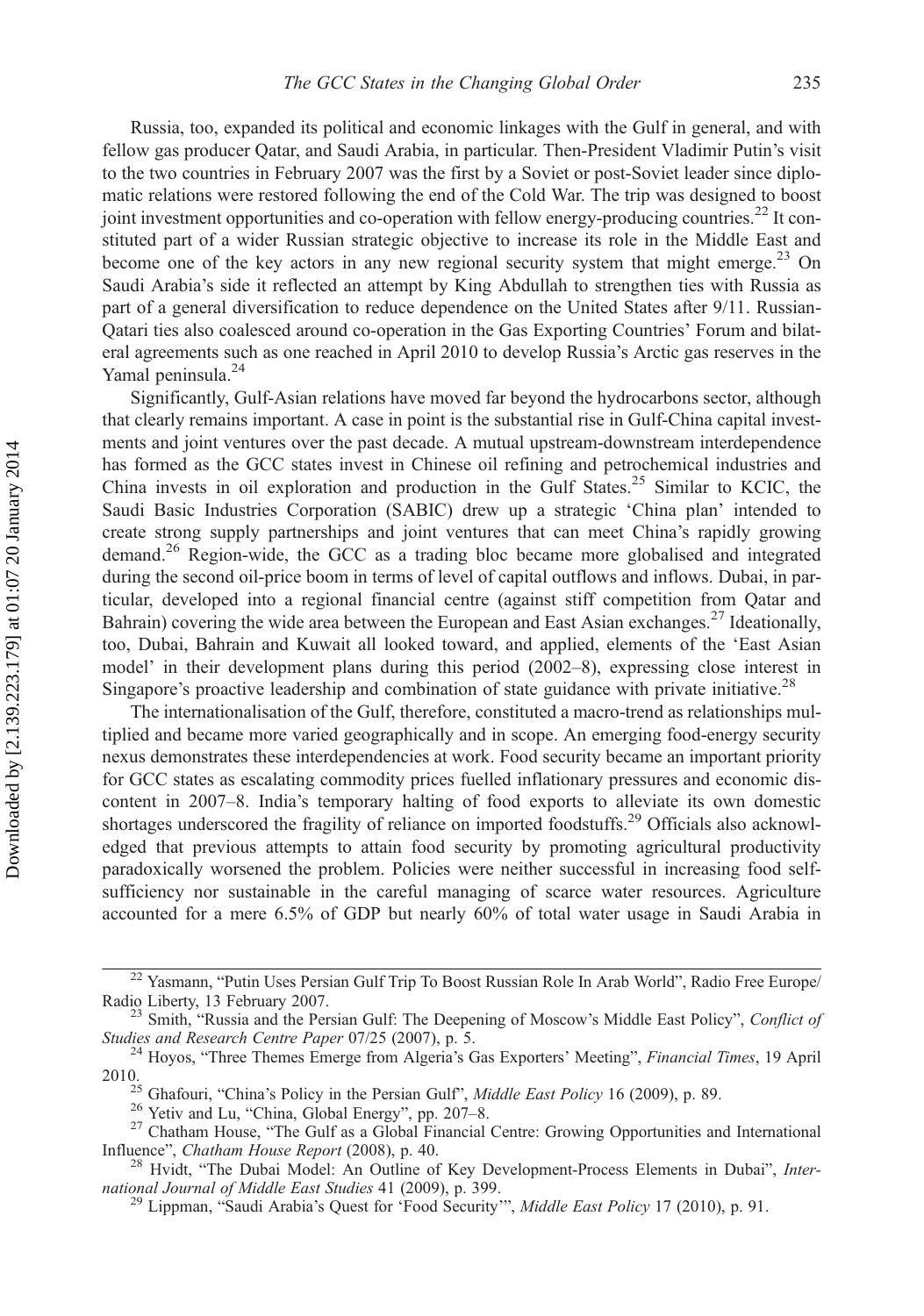2000. This far outstripped industrial and domestic usage and represented an unsustainable utilisation of resources in one of the most arid regions in the world.<sup>30</sup>

As a more nuanced concept of *resource security* (rather than considering *food* or *water* security in isolation) developed, so too did linkages between individual Gulf States and food-producing states predominantly in Africa and South- and Southeast Asia. Officials in Saudi Arabia unveiled investment plans in wheat and rice stocks to meet internal market demand through targeted land acquisitions in Pakistan, Sudan and Thailand.<sup>31</sup> In addition, the state-owned Saudi Industrial Development Fund began to grant financing facilities to firms exploring agricultural investments abroad. In February 2009, the Hail Agricultural Development Company announced a two-year investment of \$45.3 million to develop 9,000 hectares of farmland in Sudan. Meanwhile the Saudi Star Agricultural Development Company began cultivating rice and other crops on 1.2 million acres in Ethiopia.<sup>32</sup>

Qatar matched Saudi Arabia's Food Security Initiative by launching the Qatar National Food Security Programme in 2008. Also that year, the Qatar Investment Authority launched the Hassad Food Company to secure food supplies through agricultural investments and strategic partnerships abroad. It embarked on a wide range of initiatives, including plans to produce rice in India, Pakistan, the Philippines and Vietnam, sugar, poultry and poultry feed products in Brazil, wheat and rice on 100,000 hectares in Sudan (where the UAE also has acquired 400,000 hectares of farmland), as well as farming and livestock ventures in Turkey and Australia.<sup>33</sup> For its part, the UAE examined the possibility of acquiring farmland in Pakistan, Egypt and Yemen, and undertook strategic purchases of land in Sudan, Tanzania, Mozambique and Ethiopia.<sup>34</sup>

These initiatives are reshaping the international relations of the GCC states, especially with newer partners in Africa and Asia. An inter-regional realignment is occurring around the Gulf States' interest in food security and African and Asian food-producing states' energy security requirements. This 'oil-for-food' axis dominated the inaugural joint meeting in Bahrain of foreign ministers from the GCC and Association of Southeast Asian Nations (ASEAN) states in 2009. Thai Foreign Affairs Minister Kasit Piromya observed that "There are huge economic and investment opportunities that promise substantial dividends for the blocs … The deep changes sweeping the world economies have set aside old certainties and prompted us to seek partnerships with greater political and economic blocs".<sup>35</sup> Meanwhile, ASEAN Secretary-General Suring Pitsuan pointedly told his hosts that "You have what we don't have, and we have plenty of what you don't have, so we need each other". The substantive discussions at the summit then concentrated on moves to construct a trade bloc based on food and oil that would meet the energy and food security needs of both groups of states.<sup>36</sup>

This section and the preceding one have highlighted how the changing geo-economic balance of power has impacted (and repositioned) the role of the GCC states in the global economy. The internationalisation of the Gulf States has occurred within the context of the emergence of

<sup>&</sup>lt;sup>30</sup> Raouf, "Water Issues in the Gulf: Time for Action", *Policy Brief* 22 (2009), p. 4.<br><sup>31</sup> Anon., "Saudi Setting Up Fund to Buy Agriculture Land Abroad", *Gulf Times*, 26 August 2008.<br><sup>32</sup> Lippman, "Saudi Arabia's Ques Countries", cable, 3 September 2009; Anon., "Outsourcing's Third Wave", The Economist, 21 May 2009; Anon., "14,000 Tonnes of Rice from India, Pakistan by Aug", The Peninsula, 23 March 2011; Mashiah,

<sup>&</sup>quot;Food Crisis in the Mideast", *Khaleej Times*, 10 September 2011.<br><sup>34</sup> Interview in Dubai, October 2009.<br><sup>35</sup> Anon., "Bahrain Seeks Stronger GCC-Asean Trade Ties", *Gulf Daily News*, 29 June 2009.<br><sup>36</sup> McCartan, "Farmers f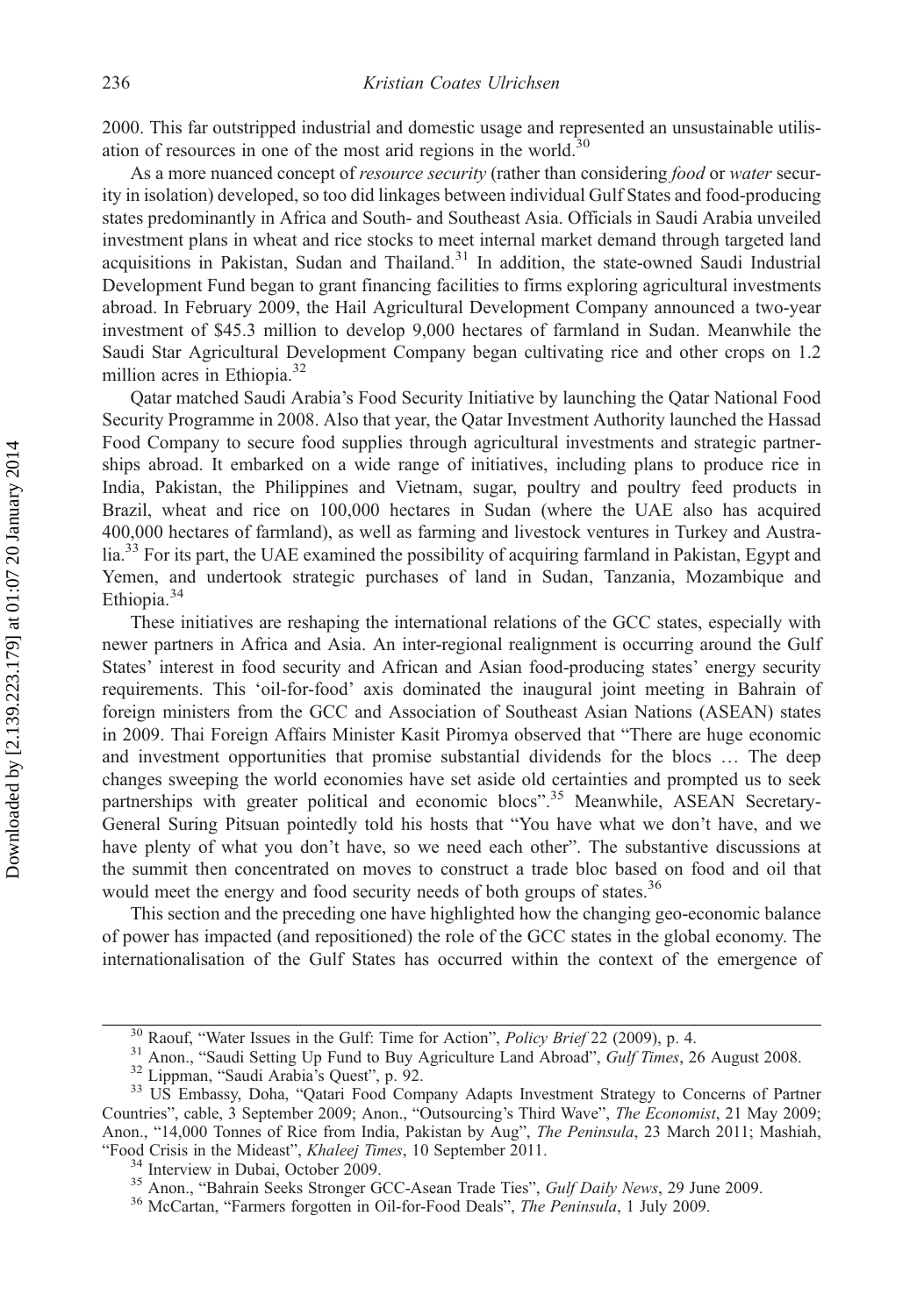growing multi-polarity with multiple centres of political and economic gravity. It also injected significant changes into notions of 'global governance' as powerful new actors have become embedded in the global system of power, politics and policy making. The next section examines the GCC states' participation in shaping practical measures relating to the governance of globalisation. It also contextualises developments within other (non-Western-centric) perspectives on global engagement as new coalitions of emerging economies evolve.

#### 4. Reforming multilateral governance and international institutions

The global financial and economic crisis hit the GCC states in late 2008. Initial hopes that it might bypass the Gulf proved misplaced as oil prices plunged, project financing dried up and the real estate speculative bubble burst.<sup>37</sup> Individual Gulf States felt the impact in different ways. In Dubai, the crisis exposed the fragility of its economic diversification based on the real estate industry, high-end tourist development and the financial sector, underpinned by conglomerates such as Dubai World and Dubai Holding relying on continuous foreign direct investment and access to cheap international credit.<sup>38</sup> Kuwaiti financial institutions were exposed to a combination of weakening domestic property markets, local equity markets and the tightening of international credit. In January 2009, its biggest investment bank (Global Investment House) defaulted on the majority of its debt after failing to repay maturing loans.39 Later, in May, Investment Dar defaulted on a \$100 million sukuk issue. These followed the emergency rescuing of Gulf Bank after it lost \$1.05 billion in (unauthorised) derivatives trading and experienced a run on deposits in December 2008.<sup>40</sup> Saudi Arabia was hit by a financial scandal involving two of its largest family-run conglomerates (Saad Group and Ahmad Hamad Algosaibi and Brothers) in May 2009. The dispute over some \$20 billion of 'lost loans' involved more than eighty domestic, regional and international banks, including Citigroup and BNP Paribas, as well as the Supreme Court of New York State, the Cayman Islands and the High Court in London.<sup>41</sup>

The international dimensions of the Saad-Algosaibi dispute showed the extent of modern entities' enmeshment in the evolving layers of global governance. These are transforming the spatial reach of social relations and transactions and generating new supra- and subnational networks of interaction and power.<sup>42</sup> Their more intrusive requirements of compliance had stimulated measures to reformulate the regional business culture and state-business relations during the 2000s boom. These included efforts to deepen transparency and accountability by unbundling the political and economic stakeholders intertwined in 'traditional' merchant family conglomerates.<sup>43</sup> Policy makers' emphasis on corporate governance reflected their awareness of the need to address the challenges posed by opaque networks of familial alliances. However, the lack of transparency or disclosure of information about the Saad-Algosaibi case demonstrated the enduring tenacity of obstacles to overcoming older methods of conducting business on the basis of personal connections.<sup>44</sup>

<sup>&</sup>lt;sup>37</sup> Anon., "Gulf's Oil Wealth to Help Cushion Impact of Likely Global Recession', Gulf Times, 17 October 2008.<br><sup>38</sup> Davidson, "Dubai and Abu Dhabi: Implosion and Opportunity", *Open Democracy*, 4 December 2009.<br><sup>39</sup> Anon., "Kuwait's Global Investment House Defaults on Most Debt", *Kuwait Times*, 9 January 2009.<br><sup>40</sup> A

<sup>2009;</sup> Larson, "Saad Group Unit Sues Founder Al Sanea in London Court", *Bloomberg*, 2 September 2011.<br><sup>42</sup> Held and McGrew, "Introduction", in *Governing Globalization*, p. 2.<br><sup>43</sup> Peterson, "Rulers, Merchants and Shayks i

Gulf Family: Kinship Policies and Modernity, ed. Alsharekh (2007), pp. 29–30. <sup>44</sup> Reuters, "Saudi Group in \$10bn Lawsuit vs Saad Chief", Emirates Business 24/7, 17 July 2009.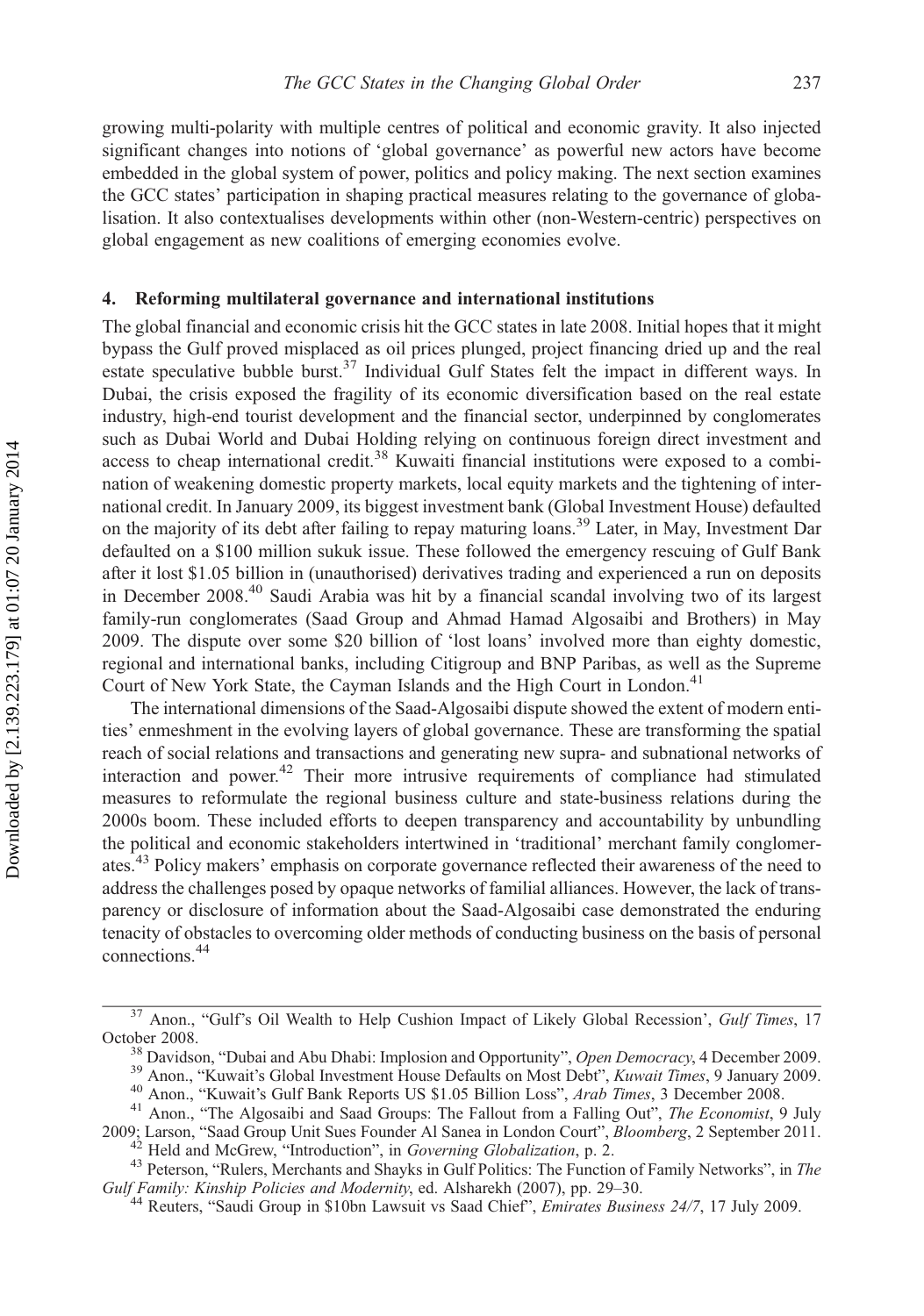Yet the GCC states emerged from the crisis in relatively better condition than many of their counterparts in the industrialised Western economies. After weathering the initial shock, regional financial institutions proved more resilient than many had expected. Central banks and sovereign wealth funds (led by the Kuwait Investment Authority and the Qatar Investment Authority) eased the pressure on local banks by investing up to  $$350$  billion in 2008–9.<sup>45</sup> Oil prices rebounded from lows of \$30 per barrel in early 2009 to again exceed \$100 per barrel in 2011, although the resulting gains to Gulf economies were offset by inexorably rising budget break-even requirements.<sup>46</sup> Qatar and the UAE (and Saudi Arabia to a lesser extent) still remained regional and even global leaders in aviation, shipping and logistics.<sup>47</sup> This left policy makers in a stronger position to re-tap into global trade flows and shifting geo-economic trajectories once the immediate crisis had passed.

Saudi Arabia received international praise for its role in stabilising world oil markets in late 2008 and early 2009. It also used its seat at the G20 and the board of the International Monetary Fund to call for changes to the international financial architecture. During the autumn of 2008, Saudi and other Gulf State policy makers expressed their irritation at assumptions that they would unquestioningly contribute to IMF rescue packages. In November, Saudi Finance Minister Ibrahim Al Assaf rebuffed visiting British Prime Minister Gordon Brown's suggestion that the Kingdom and other oil-rich nations increase their contributions to the IMF. Dismissing rumours that "we were coming here to pay the bill", Al Assaf stated that "We are not going to pay more or less than others. We have been playing our role responsibly and we will continue to play our role, but we are not going to finance the institutions just because we have large reserves". <sup>48</sup> One week later, the Governor of the UAE Central Bank, Nasser Al Suwaidi, offered a blunter perspective that outlined Gulf States' interests and motivations: "If they [GCC states] are given more voice then they will provide money maybe … They will not be providing funds without extra voice and extra recognition". 49

In the run-up to the second meeting of the G20 in London in April 2009 the contours of a loose new alignment of emerging economies converged around calls to redress a representational imbalance in the international financial architecture. Chinese president Hu Jintao visited Saudi Arabia in February 2009 and pledged to work with the GCC "with a view to reforming the global financial institutions".<sup>50</sup> Shortly thereafter, Saudi Finance Minister Al Assaf made it clear that the Kingdom advocated an increase in the shares and voting powers in international financial institutions.<sup>51</sup> In parallel, moves toward emerging coalitions of "middle powers" took a step forward in June 2009 with the creation of the BRIC Forum in Yekaterinburg in Russia. This new annual summit of the four leading emerging economies (which subsequently met in Brasilia in 2010 and Sanya in China — with South African participation — in 2011) created a platform intended to counter-balance perceived US leadership in the global system.<sup>52</sup> Ahead of the third G20 meeting in Pittsburgh in September 2009, Al Assaf joined with the BRIC's in

<sup>&</sup>lt;sup>45</sup> Raghu, "Future Direction of the GCC Financial Sector — A Specific Look at Banking and Asset Management", in GCC Financial Markets, ed. Woertz (2011), pp. 25–6.<br><sup>46</sup> The Institute of International Finance estimates the break-even price for Saudi Arabia has risen from

<sup>\$20</sup> to \$80 since 2000 and projects it will reach \$110 by 2015 [Hertog, "The Costs of Counter-Revolution in the GCC", *Foreign Policy*, 31 May 2011].

<sup>&</sup>lt;sup>47</sup> Anon., "Rulers of the New Silk Road", *The Economist*, 3 June 2010.<br><sup>48</sup> Reuters, "No More Cash for IMF – Assaf", *The Saudi Gazette*, 17 November 2008.<br><sup>49</sup> Reuters, "Gulf Central Bankers Wary of Oil, Property Decli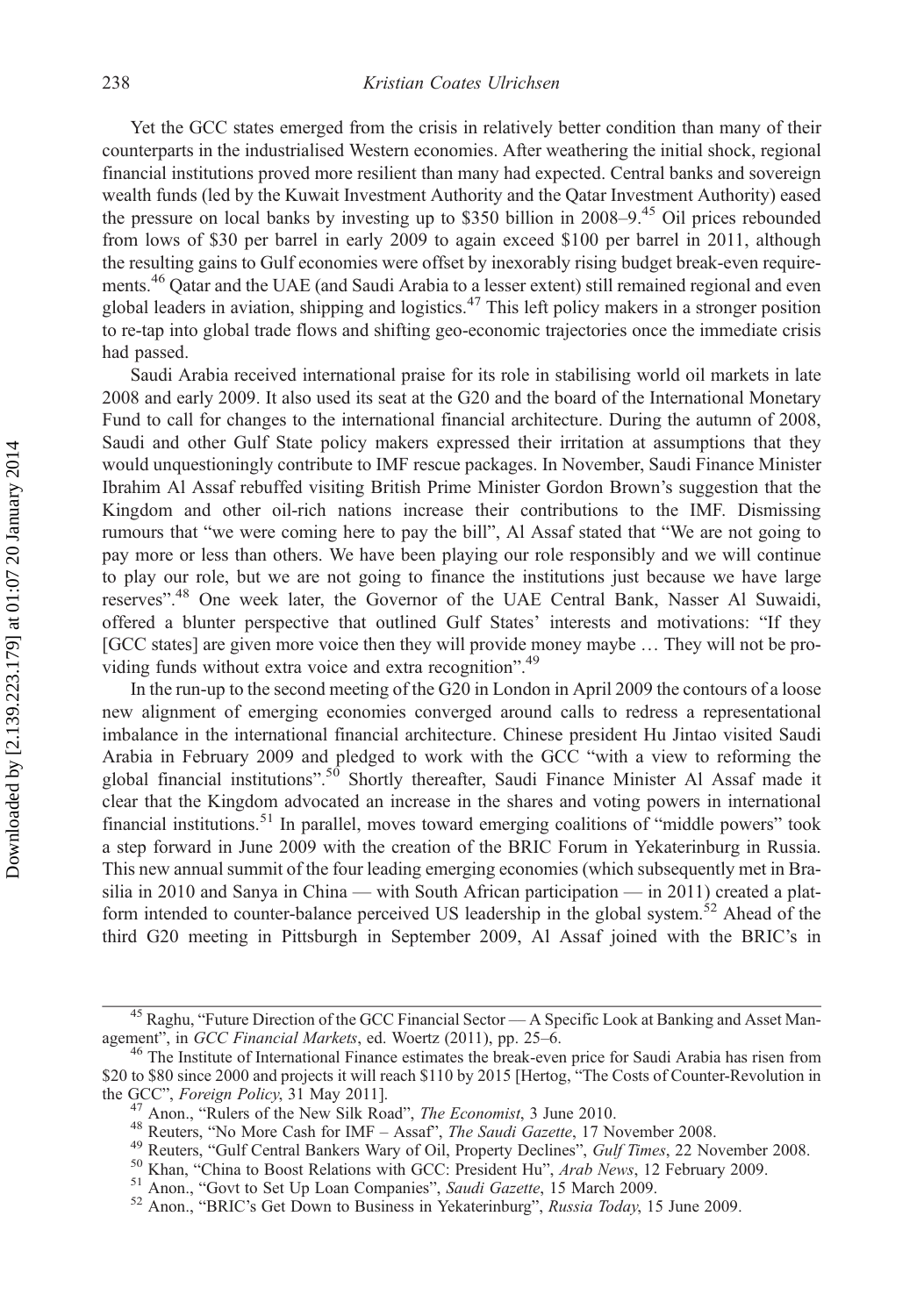supporting a proposal to increase emerging economies' representation in the IMF that would more accurately reflect their weight in the global economy.<sup>53</sup>

Qatar's Prime Minister (and Minister of Foreign Affairs) Sheikh Hamad bin Jassim bin Jabr Al Thani went further by suggesting that the international system be 'redefined.' Sheikh Hamad called for profound changes to its organisational framework in recognition of the emergence of a multi-polar order in which the West no longer was the sole or even major player.<sup>54</sup> His intervention was significant as it represented one of the most detailed statements of the objectives that guided GCC states' policy makers in seeking to leverage their influence in changing global institutions and the relative weight accorded within them. Furthermore, his observation that international relations should be based on the rule of law at the global as well as domestic level foreshadowed Qatar's role in organising Arab support (and critical political cover) for the United Nations Security Council's imposition of a No-Fly Zone over Libya in March 2011 and the subsequent military campaign that toppled the Gaddafi regime.<sup>55</sup>

It is, none the less, important to distinguish between statements in support of reforming the international system and the lack of affiliation to the concept of global governance itself. Policy makers in the GCC states are more receptive toward practical measures relating to the governance of globalisation than to normative concepts of global governance. Attitudes toward globalisation also diverge, with economic globalisation being (at times grudgingly) embraced, while its political and cultural dimensions have been fiercely resisted.<sup>56</sup> This is consistent with complicated and nuanced positions toward globalisation and global governance in primarily post-colonial settings elsewhere. Discourse in both China and India, for example, is deeply sceptical of global governance as an intrusion into sovereignty and coloured by experiences of foreign intervention and colonial control.<sup>57</sup> With this in mind, Robert Keohane has, alternatively, suggested that an effective form of *governance of globalisation* is more likely to occur through inter-state co-operation and transnational networks.<sup>58</sup>

There is, additionally, low awareness of the concept of "global governance" in the Gulf States.<sup>59</sup> In December 2008 the Dean of the Dubai School of Government, Tarik Yousef, acknowledged that the region lacked "a body of literature — knowledge, stories, cases, practices — that has been documented, distilled, and disseminated, and that deals with various aspects of governance in the Arab world".<sup>60</sup> Regional institutions, such as the Dubai School of Government and the Hawkamah Institute for Corporate Governance, focus instead on good governance and corporate governance. While these and other initiatives are raising and deepening regional debates about governance issues, other critical dimensions of the (Western-centric) concept of global governance remain absent. These include issues relating to the dilution and sharing of

<sup>&</sup>lt;sup>53</sup> Anon., "Saudi Says IMF Reforms Should Not Be at Its Expense", *The Peninsula*, 5 September 2009.<br><sup>54</sup> Hussein, "Qatari PM Stresses Rule of Law to Face Challenges," *Gulf Times*, 31 May 2009.<br><sup>55</sup> GSN, "Libya Conflict

Newsletter 903 (24 June 2011), p. 16. <sup>56</sup> Lynch, "Globalization and Arab Security", in Globalization and National Security, ed. Kirshner

<sup>(2006),</sup> p. 188.  $57$  Chan, Lee, and Chan, "Rethinking Global Governance: A China Model in the Making?", *Contempor-*

ary Politics 14 (2008), p. 7; Schaffer, "The United States, India and Global Governance: Can They Work Together?", The Washington Quarterly 32 (2009) p. 72.<br><sup>58</sup> Keohane, "Governance in a Partially Globalized World", in Governing Globalization, ed. Held and

McGrew (2002), p. 325.<br><sup>59</sup> Interviews in Bahrain, Kuwait, Qatar, Abu Dhabi and Dubai, October 2009; interview in Kuwait, March 2010; interview in Qatar, December 2010.

 $^{60}$  Khouri, "Governance Newsmaker Interview with Tarik M. Yousef", Governance Newsmaker 2.5 (2008).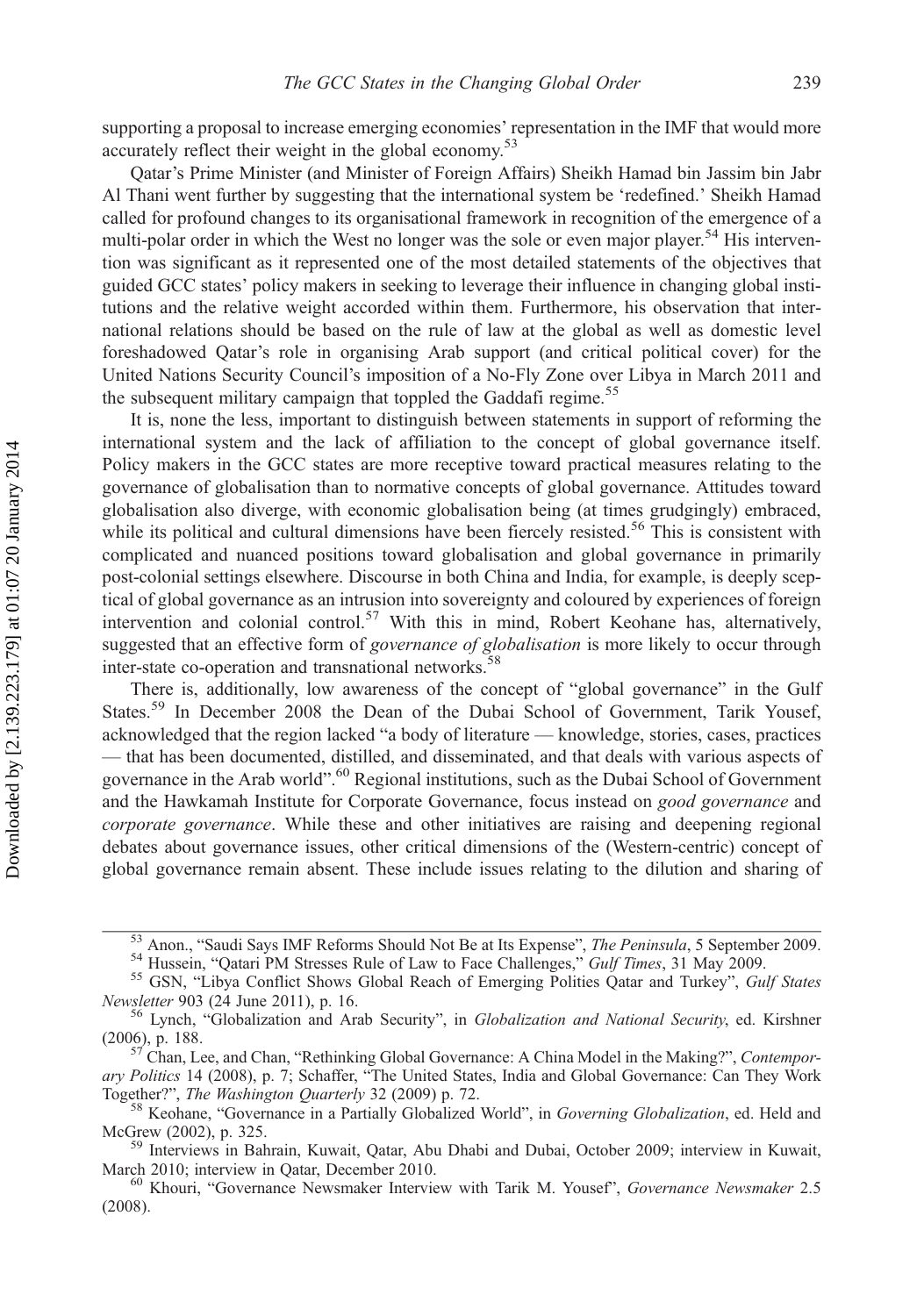state sovereignty and engagement with domestic and global civil society, and reinforce the division between globalisation and global governance in much of the non-Western world.<sup>61</sup>

Nevertheless, as the first part of this section made clear, scepticism toward theoretical or normative concepts of global governance has not distanced the GCC states from participating in the rebalancing global order. Instead, they emerged as powerful global players during the second oilprice boom. This propelled the Gulf States into the global arena largely on their own terms, following state-centric visions of inter-state co-operation, to project their interests globally in order to bolster their domestic and regional position, consistent with Nonneman's theory of 'omnibalancing' foreign policy making.<sup>62</sup> Policy makers have actively participated in practical measures relating to the governance of globalisation, in part by creating coalitions of convenience with other major emerging economies which share an interest in reshaping frameworks of global engagement. In addition to the international financial architecture described above, similar patterns are observable in new structures of energy governance (such as the Gas Exporting Countries' Forum based in Qatar and the International Renewable Energy Agency headquartered in Abu Dhabi), as well as more nuanced positions toward the international politics of climate change. These have significant implications for the continuing evolution of international institutions in a polycentric environment with multiple centres of influence and policy objectives.<sup>63</sup>

The present is thus a moment of opportunity for the GCC states as they position themselves within the broader global rebalancing. Qatar's successful bid to host the 2022 World Cup captivated world-wide attention and visibly delineated the shifts in international power and influence. Yet, almost immediately a new set of pressures emerged to challenge local security and regional stability. Although triggered by a seemingly random act in Tunisia in December 2010 (a mere fifteen days after Qatar's global breakthrough), the participatory demands of the Arab Spring tapped into deep feelings of anger and frustration in Arab societies. While its initial effects were most far-reaching in North Africa, they did not bypass the GCC states, which also demonstrated a vulnerability to the fusion of political pressure and socio-economic discontent. Furthermore, the unrest highlighted the "seamier side" of their recent development, which has largely left untouched the underlying challenges posed by eventual resource depletion and the sensitive political transition toward post-oil structures of domestic governance.

#### 5. The Arab Spring and Gulf security in transition

During 2011 a wave of popular protests and intensifying opposition to authoritarian governance began to sweep the Middle East and North Africa. What developed into the Arab Spring led to the rapid fall of longstanding presidential regimes in Tunisia, Egypt and Libya, and posed an existential challenge to leaderships in Yemen, Syria and Bahrain. Popular anger at economic stagnation and political repression intersected with a disenchanted youthful population wired together as never before. Its size and contagious overspill distinguished the civil uprisings from other expressions of discontent.<sup>64</sup> They also revealed the narrow social base of support underpinning longstanding authoritarian rulers, and their reliance on the use of coercion or the threat of

<sup>&</sup>lt;sup>61</sup> Halliday, "Global Governance: Prospects and Problems", in The Global Transformations Reader: An Introduction to the Globalization Debate, ed. Held and McGrew (2003), p. 495.<br><sup>62</sup> Nonneman, "Determinants and Patterns of Saudi Foreign Policy: 'Omnibalancing' and 'Relative

Autonomy' in Multiple Environments", in Saudi Arabia in the Balance: Political Economy, Society, Foreign Affairs, ed. Aarts and Nonneman (2005), p. 337.

 $^{63}$  Coates Ulrichsen, "Rebalancing Global Governance: Gulf States' Perceptions on the Governance of Globalisation", *Global Policy* 2 (2011), p. 65.

<sup>&</sup>lt;sup>64</sup> Coates Ulrichsen, Held, and Brahimi, "The Arab 1989?", Open Democracy, 11 February 2011.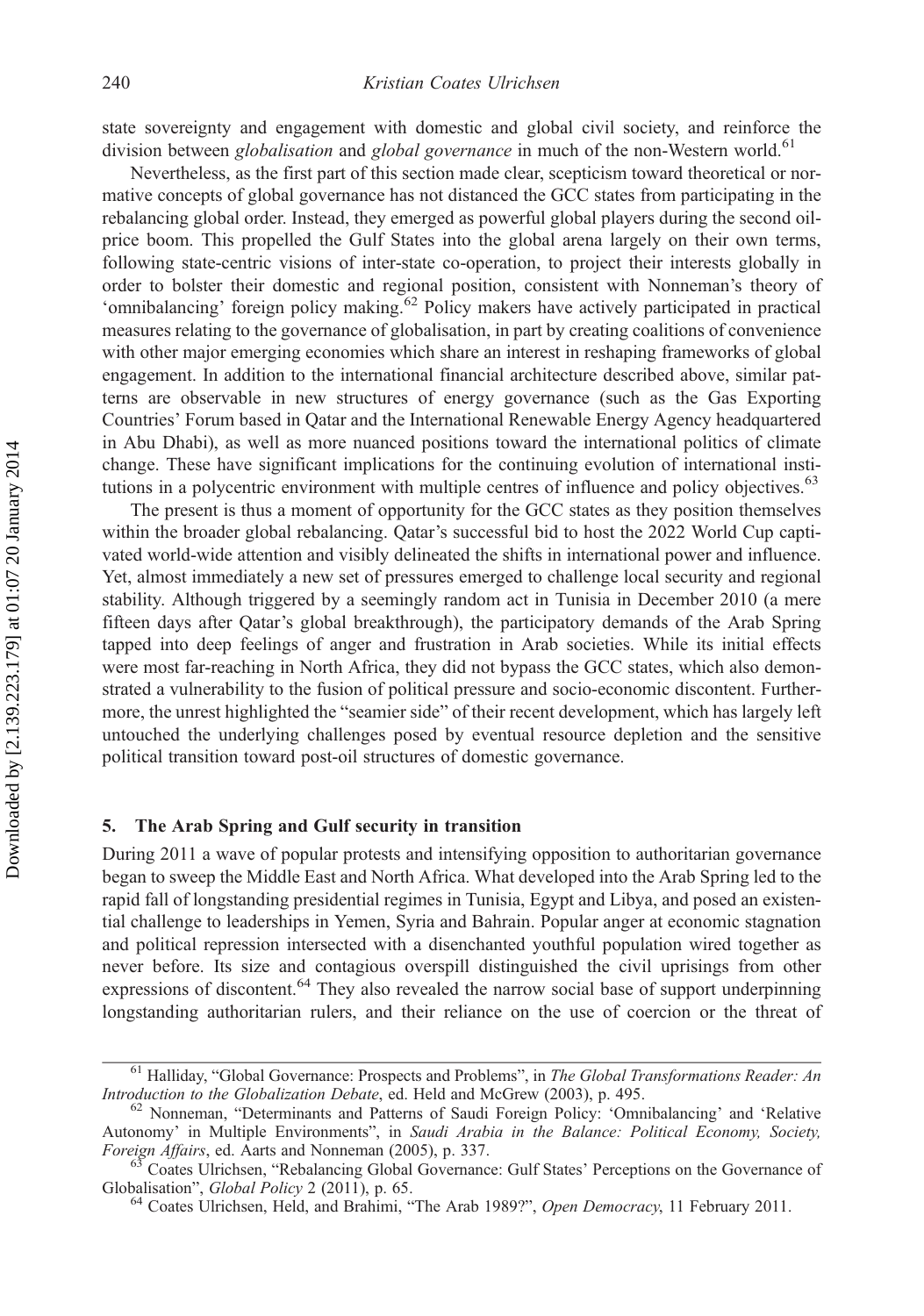force. The popular mobilisation did not spare the GCC states, although the nature and depth of protest varied widely within the Arabian Peninsula. Thus, Kuwait, Qatar and parts of the UAE were relatively less affected by the instability than Bahrain, Oman and the Eastern Province of Saudi Arabia.

The civil uprisings shook the political economy of authoritarian state structures across the Arab world. Mohamed Bouazizi's act of self-immolation tapped into powerful feelings of helplessness among youthful populations lacking sufficient opportunities for employment or advancement. Additionally, it widened an intergenerational gap between rising demands and the perceived failure of gerontocratic regimes to manage or meet expectations. The spread of the unrest to Bahrain and (to a lesser degree) Oman indicated that mounting discontent affected the GCC states as well as the less resource-rich states of North Africa.<sup>65</sup> Notably, the Gulf States share many of the same conditions — bulging young populations, high youth unemployment and imbalanced labour markets, and authoritarian regimes' reluctance to open up to meaningful political reform — that characterised the protests in Egypt and Tunisia. An example is unemployment among Saudi nationals between the ages of twenty to twenty-four, which was a reported 38.4% in 2008, with the figure rising to  $72\%$  for women alone.<sup>66</sup>

Globalising pressures also played a significant role in creating an enabling environment for the expression and overspill of popular frustration. The appearance of a form of "global politics" (described earlier) occurred alongside the revolution in information and communication technologies (ICT). This created new forms of private, public and increasingly virtual spaces in which to mobilise, organise and channel societal demands.<sup>67</sup> Political bloggers were active during the parliamentary elections in Bahrain in 2006 and Kuwait in 2008 and 2009, while online youth networks were important organisers of the "Orange movement" that secured important changes to the electoral process in Kuwait in 2006.<sup>68</sup> Social networking sites, such as Facebook and Twitter, and encrypted communications technologies, such as Skype and Blackberry Messenger, emerged as forums for debate, co-ordination and unregulated exchanges. In addition, Al Jazeera's coverage of the Egyptian uprising spread transformative images of largely peaceful demonstrations defying political suppression and refusing to submit to the security regimes that had kept authoritarian leaders in power. This was immediately evident in Bahrain, where cafes that usually showed Lebanese music videos instead aired non-stop footage from the enormous demonstrations in Cairo's Tahrir Square.<sup>69</sup>

These new forms of media and communication had the greatest impact on a youthful generation who are highly technology-savvy. Their synthesis eroded the system of controls and filters constructed by ministries of information and official government media outlets. Significantly, they constituted social as well as technological phenomena as powerful agents of social change and political empowerment.<sup>70</sup> The social dimension of the Arab Spring has transformed notions of entitlement and demands for social justice, public accountability and political

<sup>&</sup>lt;sup>65</sup> GSN, "Resources in the Gulf Will Define the Region's Future Policy Options and Relationships", Gulf States Newsletter 900 (13 May 2011), p. 1.<br><sup>66</sup> Baldwin-Edwards, "Labour Immigration and Labour Markets in the GCC Countries: National Pat-

terns and Trends", Kuwait Programme on Development, Governance and Globalization in the Gulf States 15 (2011), p. 20.<br><sup>67</sup> Murphy, "ICT and the Gulf Arab States: A Force for Democracy?", in *Reform in the Middle East Oil* 

Monarchies, ed. Ehteshami and Wright (2008), p. 183.<br><sup>68</sup> Herb, "Kuwait: The Obstacle of Parliamentary Politics", in *Political Liberalization in the Persian* 

Gulf, ed. Teitelbaum (2009), p. 153.<br><sup>69</sup> Interviews with Bahraini activists in London, March and June 2011.

<sup>&</sup>lt;sup>70</sup> Chia, "Social Media's Role in Revolt: A Technological or Social Phenomenon? – Analysis", Eurasia Review News & Analysis, 22 March 2011.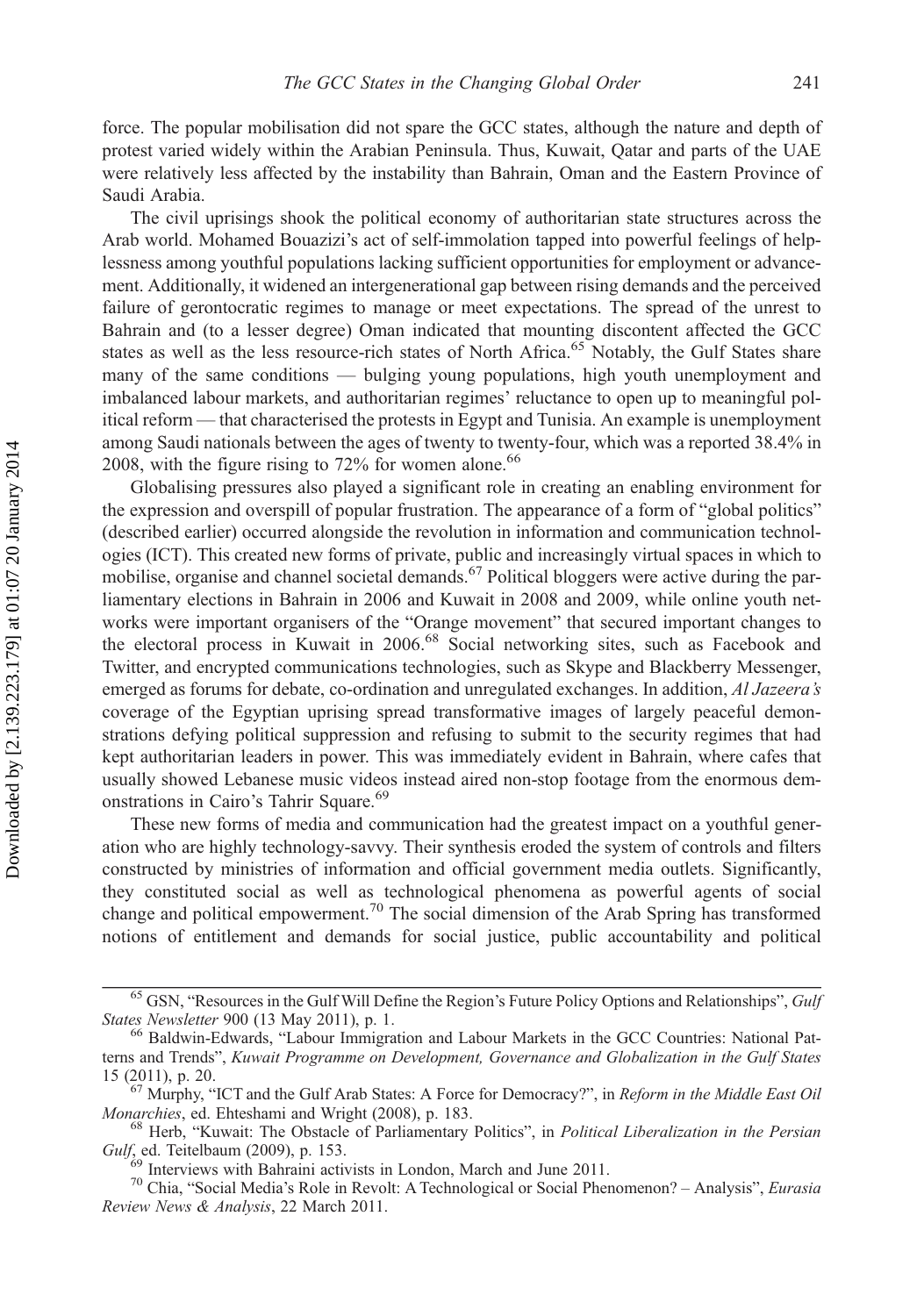freedoms. Yet official responses in the GCC states combined governmental hand-outs with crude attempts to censor and harass oppositional activists. Pre-emptive domestic responses encompassed 'gifts' of money (Kuwait and Bahrain), the creation of additional jobs in already-saturated public sectors (Bahrain, Saudi Arabia and Oman), sizeable wage increases (Saudi Arabia) and social welfare redistribution (UAE). Even Qatar, with its fortuitous combination of substantial revenues and a small national population, prescriptively announced a record-breaking 2011–12 budget, while Saudi Arabia's \$130 billion package of spending measures announced at short notice in welfare decrees in February and March 2011 represented a sum larger than any national budget up until 2007.<sup>71</sup>

The great difficulty facing regimes is that technocratic solutions no longer suffice to meet (or extinguish) demands from populations wired together as never before. They also lock government spending into incrementally higher levels and create hostages to fortune should oil prices ever fall substantially.<sup>72</sup> Moreover, short-term largesse both masks and perpetuates the longer-term challenges of moving from comparative to competitive advantage and polities in which the state is no longer the primary provider. Domestic stability has been linked closely to the possession of substantial reserves of hydrocarbons that enabled ruling elites to co-opt opposition and spread wealth, but they will not last forever. Moreover, governments in the Gulf are uneasily aware that significant numbers of relatively less well-off nationals and pockets of relative hardship exist, particularly in Saudi Arabia, Bahrain and Oman, but also in the poorer northern emirates of the UAE.<sup>73</sup> In this regard, stability is more fragile and transient than regimes would care to acknowledge, and the violent tensions in Bahrain and (to a lesser extent) Oman are indicators of the troubled transition to an eventual post-oil era that lies ahead.

In addition to these very considerable domestic challenges, Gulf States' reactions to the Arab Spring demonstrated how intertwined were local, regional and global considerations in framing the policy response. The GCC intervention into Bahrain in March 2011 preceded by one week the international community-led intervention into Libya. The two developments revealed how an ostensibly similar principle — in this case, of intervention — can mean very different things in contrasting contexts to actors with diverging motivations and objectives. In Bahrain, 1,000 Saudi Arabian troops and 500 police from the United Arab Emirates crossed the King Fahd Causeway at the invitation of the ruling Al Khalifa family on 14 March. This "GCC force" ostensibly was intended to protect critical facilities, such as oil and gas installations and Bahrain's Financial Harbour, from the ongoing unrest. However, it signalled that Saudi Arabia was simply not willing to permit the pro-democracy campaign in Bahrain to endanger the position of the ruling family.<sup>74</sup>

Just days later after the move into Bahrain, the United Nations Security Council adopted Resolution 1973, authorising measures to protect the civilian population in Libya from the Gaddafi regime's onslaught against Benghazi and its eastern territory. While largely Western (and subsequently NATO-) led, Qatar played an instrumental role in rallying Arab support for the adoption of the No-Fly Zone at the UN. It also despatched Mirage fighter jets to participate in its military enforcement in a powerfully symbolic act. Moreover, Qatar was one of the first states to recognise (and finance) the opposition Transitional National Council in Benghazi, and Qatar Petroleum provided them with vital gasoline, diesel and other refined fuels, as well as direct military assistance

<sup>&</sup>lt;sup>71</sup> Hertog, "The Costs of Counter-Revolution in the GCC".<br><sup>72</sup> Ibid. <sup>73</sup> GSN, "Abu Dhabi Turns Attention to Potential Ticking Time-Bomb in the Northern Emirates", *Gulf States Newsletter* 906 (5 August 2011), p. 3.

 $^{74}$  Jones, "Bahrain, Kingdom of Silence", Arab Reform Bulletin, 4 May 2011.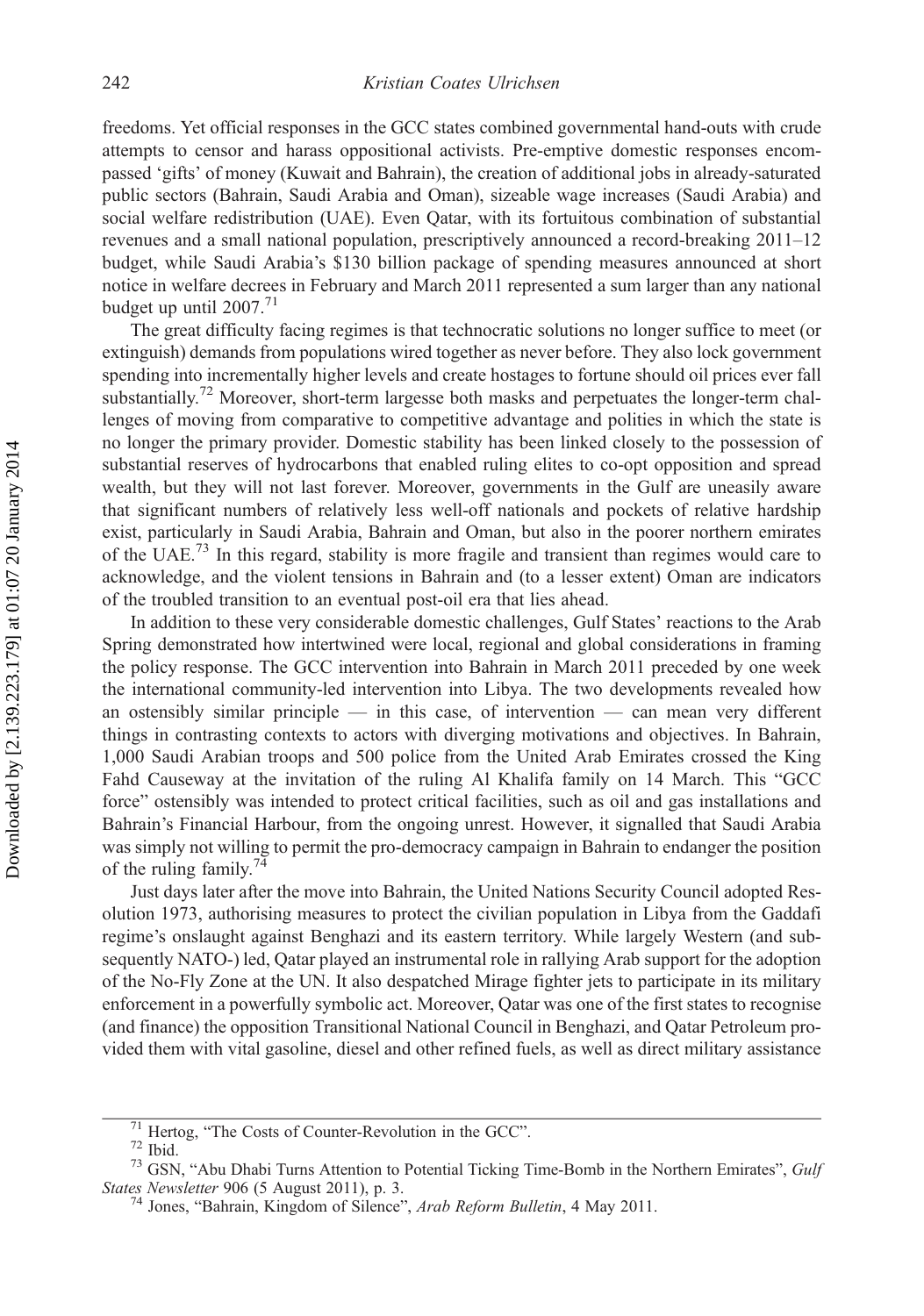and supplies.<sup>75</sup> This high-profile role was consistent with Qatar's carving out a global profile in the strategic niches of diplomatic mediation and conflict resolution in recent years.<sup>76</sup>

The difficulty facing the Gulf States and Qatar, in particular, is one of squaring the ostensiblydivergent choices to support the authoritarian status quo in one instance while materially and financially assisting the opposition to dictatorship in another. Qatar did not send personnel to Bahrain yet its membership of the GCC leaves it open to accusations of double standards and guilt by association. The UAE, which did send police to Bahrain, was also active in the initial stages of the Libya campaign. Abu Dhabi hosted a meeting of the International Contact Group on Libya in June 2011 to discuss the transition to a democratic post-Gaddafi Libya, while Kuwait pledged \$180 million in funding to the Transitional National Council.<sup>77</sup> Yet, in parallel to these moves (which included qualified support for a change of leadership in Yemen and Syria), the GCC positioned itself as a counter-revolutionary bulwark to the Arab Spring where it threatened to clash with their regional interests. This was led by Saudi Arabia and the surprise announcement in May 2011 of possible expansion to include the two remaining Arab monarchies of Jordan and Morocco. It also included a domestic clampdown of political discussion and oppositional activism in the UAE.<sup>78</sup>

These measures threaten to significantly undermine the GCC states' 'global branding' initiatives, at least in the short-term. Much of the Gulf States' 'strategic visions' revolved around their self-portrayal as secure places to do business in an otherwise unstable region, yet they remain vulnerable to external perceptions that stability is a façade resting on unsteady foundations. Outbreaks of civil resistance and repressive responses provide succour to sceptics of their global rise, with reactions to the Bahraini crackdown a case in point. In the short term, immense damage was done to Bahrain's international credibility with the cancellation of flagship events, such as the Formula One Grand Prix and the Volvo Golf Champions tournament, as well as keynote international conferences, such as the Bahrain Global Forum and the Manama Security Dialogue.<sup>79</sup> More long term, the "Business-Friendly Bahrain" image (and slogan) that formed the cornerstone of Bahrain's Economic Vision 2030 have been shredded, with international firms relocating to Qatar and Dubai and reassessing proposals to open regional hubs in Bahrain.<sup>80</sup>

These were significant blows that will reverberate across the region, not least by undermining the Gulf States' aggressive self-branding as tourist- and investment-friendly destinations. Qatar and Abu Dhabi pioneered the strategy of attracting world-class sporting events and establishing themselves on the lucrative MICE (meetings, incentives, conferences, exhibitions) tourism and trade fairs circuit. In Abu Dhabi, the domestic crackdown immediately had implications for prestigious international institutions with branches there. Both the Guggenheim and New York University faced sustained criticism in the form of an artists' boycott of the Guggenheim Abu Dhabi over poor treatment of labourers, and academics' and students' protests from the parent campus of NYU at the detention of an Emirati academic linked to the Abu Dhabi branch of the Sorbonne (which remained resolutely and embarrassingly silent after his arrest).<sup>81</sup>

<sup>&</sup>lt;sup>75</sup> GSN, "Libya Conflict", p. 16.<br><sup>76</sup> Gulbrandsen, *Bridging the Gulf*, pp. 27–8.<br><sup>77</sup> Anon., "Libya Contact Group Meets in Abu Dhabi", *Al Jazeera English*, 9 June 2011.<br><sup>78</sup> Kinninmont, "The Maybe Greater GCC", *Forei* 

Guardian, 8 June 2011. <sup>80</sup> Anon., "Bahrain's Simmering Unrest Deters Foreign Investors", Arabian Business, 26 September 2011.<br><sup>81</sup> Ross, "Middle East: Rights, Freedom and Offshore Academics", *University World News* 169 (1 May

<sup>2011).</sup>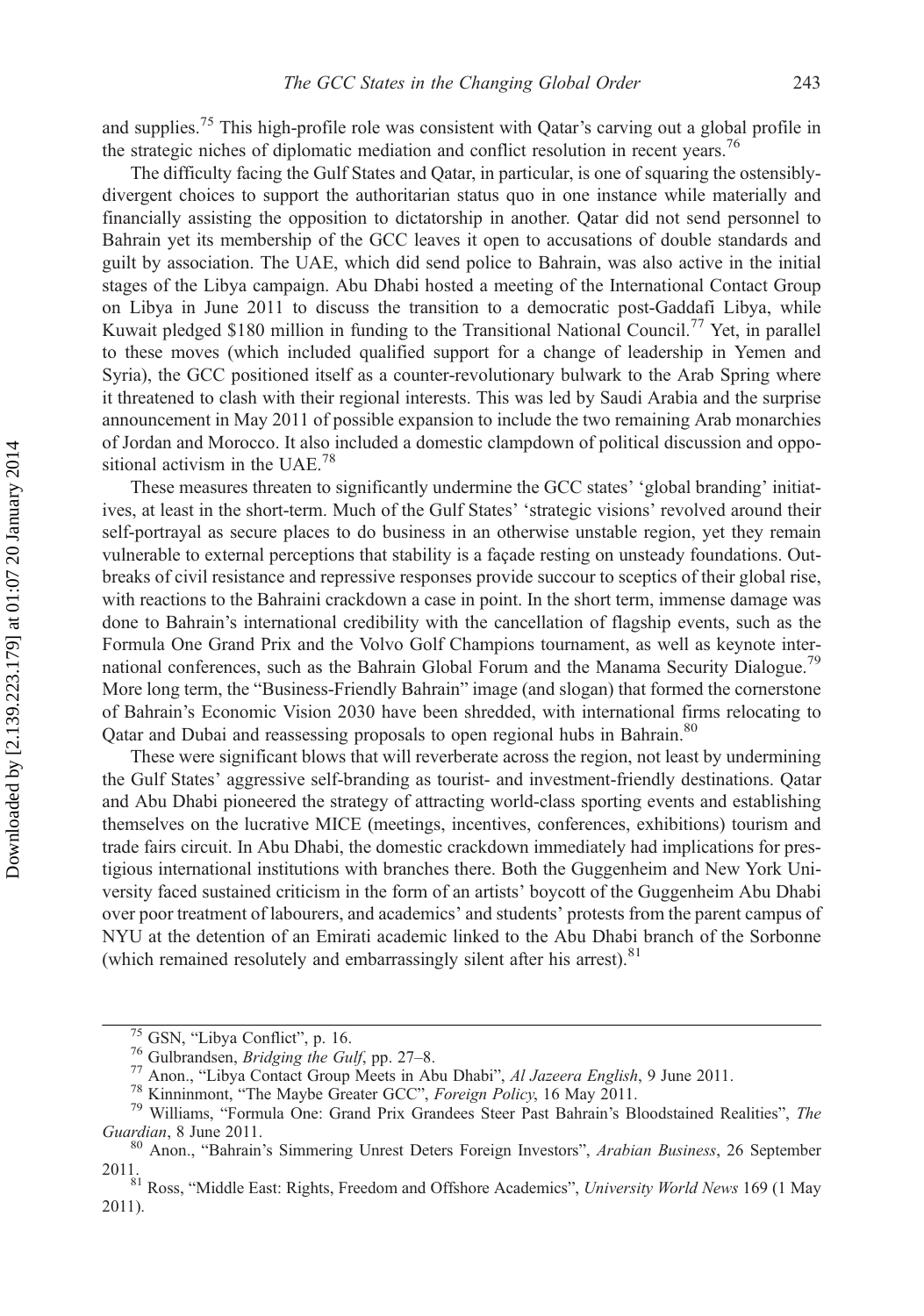Globalising flows represent a challenge to the GCC states as well as an opportunity. They enable the Gulf States to maximise their leverage in rebalancing global geo-economic power but also inject new political and social pressures into the domestic and regional landscape. Powerful forces of communication and interconnectedness are giving voice to the new 'global politics' as citizens across the Arab world mobilise in support of economic and social justice and political accountability and participation. Thus, the Gulf States find themselves caught between two paradoxical trajectories; able to project their influence and shape changing global institutions and structures, while susceptible to domestic contestation arising from the interlinking of local discontent with regional and international pressures for reform.

#### 6. Conclusion

The global emergence of the Gulf States and the new challenges posed by the Arab Spring, therefore, constitute two diverging trends for the contemporary Gulf. On the one hand is the broader shifts in geo-economic power and the rebalancing of the global order toward multiple centres of political and economic influence, while on the other is the new sense of vulnerability that stability may be more elusive than previously imagined. By virtue of their geographical location between Europe and Asia and possession of the world's largest hydrocarbon (and financial) reserves, the Gulf States have emerged as a pivot around which this change is occurring. This has created new interdependencies with other emerging economies which, crucially, have transcended the hydrocarbons-based trade and begun to develop into coalitions of convenience around select issues relating to the governance of globalisation. Notably, this states-based notion of international order differs substantively from more normative notions of 'global governance' but is closer to post-colonial and non-Western discourse elsewhere.

Significant issues remain unresolved. Among them is the question of whether future Gulf leverage will be projected on a bilateral basis by individual states, inter-regionally through the GCC, or globally through greater participation in the new institutional architecture. Indeed, continued emphasis on state sovereignty and preference for bilateral policy making is arguably incompatible with regional consensus-building and collaborative initiatives designed to maximise Gulf (as opposed to Saudi or Qatari or Emirati) influence. This increases the risk that GCC states will end up with overlapping regional financial/logistical/aviation/transportation hubs in an environment already well known for its intense competition. It also suggests that the internationalisation of the Gulf will continue to be based around bilateral economic and strategic partnerships, especially of the kind seen recently with food-producing nations in Asia and Africa. This is consistent with the Gulf States' record of engaging globally on their own terms so far as possible, working to maximise their leverage within existing and new institutions of (state-centric) international governance.

The interaction of these two diverging trends will shape the dynamics of the Gulf States' political economy and international relations in the years and decades ahead. The Arab Spring has injected urgency into the looming transition from oil-dependent economies toward competitive post-oil economic (and political) structures. New domestic priorities may temper some (but not all) of the Gulf States' global positioning that appeared to reach its apotheosis in December 2010. Nevertheless, the shifts in geo-economic power do present the Gulf States with opportunities to increase their leveraging influence in a global order in flux and to create or thicken mutual interdependencies with a multiplicity of partners. This is already leading to new interregional realignments and portends a future in which the Gulf States' traditional political and security alignment with the United States and Western powers will coexist alongside economic (and possibly ideational) reorientation toward a variety of new partners in Asia, Africa and even Latin America.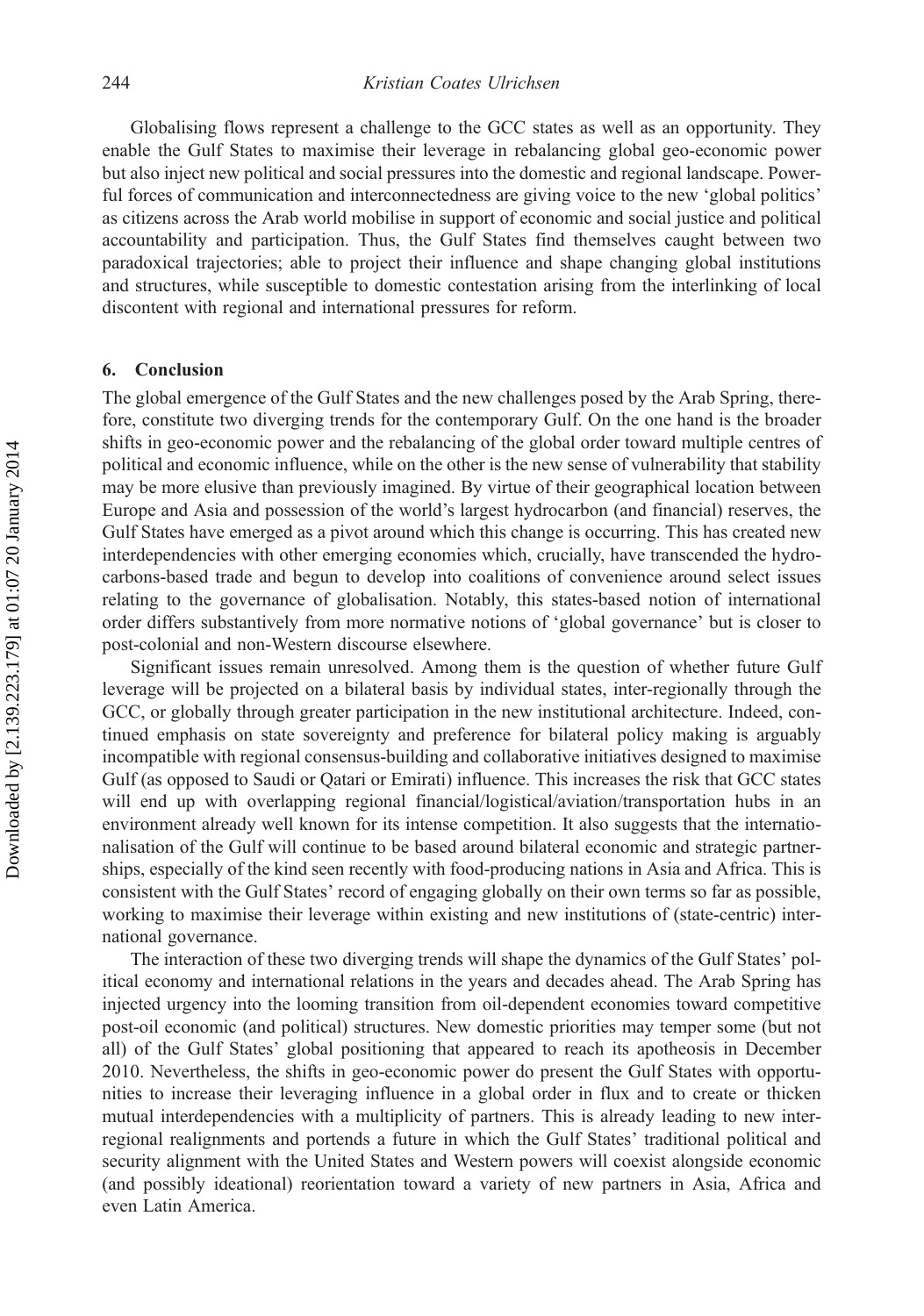## Bibliography

Anon., "Saudi Setting Up Fund to Buy Agriculture Land Abroad", Gulf Times, 26 August 2008.

- -, "Gulf's Oil Wealth to Help Cushion Impact of Likely Global Recession", Gulf Times, 17 October 2008.
	- -, "India Seeks Stronger Economic Ties with Gulf", Gulf News, 8 November 2008.
	- -----------, "Kuwait's Gulf Bank Reports US \$1.05 Billion Loss", Arab Times, 3 December 2008.
	- ––––––––, "Kuwait's Global Investment House Defaults on Most Debt", Kuwait Times, 9 January 2009.
	- -, "Qatar, China in 25-Year Gas Deal", The Peninsula, 8 March 2009.
	- -, "Govt to Set Up Loan Companies", Saudi Gazette, 15 March 2009.
		- -, "Emir Warns of Another Iraq if Sudan Sinks into Chaos", Gulf Times, 31 March 2009.
- ––––––––, "Outsourcing's Third Wave", The Economist, 21 May 2009.
- ––––––––, "BRIC's Get Down to Business in Yekaterinburg", Russia Today, 15 June 2009.
- ---, "Bahrain Seeks Stronger GCC-Asean Trade Ties", Gulf Daily News, 29 June 2009.
- ----------, "The Algosaibi and Saad Groups: The Fallout from a Falling Out", The Economist, 9 July 2009.
- -, "Saudi Says IMF Reforms Should Not Be at Its Expense", The Peninsula, 5 September 2009.
- ––––––––, "Rulers of the New Silk Road", The Economist, 3 June 2010.
- ––––––––, "14,000 Tonnes of Rice from India, Pakistan by Aug", The Peninsula, 23 March 2011.
- -, "Libya Contact Group Meets in Abu Dhabi", Al Jazeera English, 9 June 2011.
- –, "Bahrain's Simmering Unrest Deters Foreign Investors", Arabian Business, 26 September 2011.

Baldwin-Edwards, Martin, "Labour Immigration and Labour Markets in the GCC Countries: National Patterns and Trends", Kuwait Programme on Development, Governance and Globalization in the Gulf States 15 (2011), pp. 1–65.

Behrendt, Sven, "Beyond Santiago: Status and Prospects", Central Banking 19 (2009), pp. 75–80.

- Chan, Lai-Ha; Pak K. Lee; and Gerald Chan, "Rethinking Global Governance: A China Model in the Making?", Contemporary Politics 14 (2008), pp. 3–19.
- Chatham House, "The Gulf as a Global Financial Centre: Growing Opportunities and International Influence", Chatham House Report (2008), pp. 1–71.
- Chia, Ng Sue, "Social Media's Role in Revolt: ATechnological or Social Phenomenon? Analysis", Eurasia Review News & Analysis, 22 March 2011, available online at www.eurasiareview.com.
- Coates Ulrichsen, Kristian, Insecure Gulf: The End of Certainty and the Transition to the Post-Oil Era (London: Hurst & Co., 2011).
	- ––––––, "Rebalancing Global Governance: Gulf States' Perceptions on the Governance of Globalisation", Global Policy 2 (2011), pp. 65–74.

––––––; David Held; and Alia Brahimi, "The Arab 1989?", Open Democracy, 11 February 2011.

- Cohen, Benjamin J., "Sovereign Wealth Funds and National Security: The Great Tradeoff", International Affairs 85 (2009), pp. 713–31.
- Davidson, Christopher, "Dubai and Abu Dhabi: Implosion and Opportunity", Open Democracy, 4 December 2009.
	- -, Abu Dhabi: Oil and Beyond (London: Hurst & Co., 2009).
	- ––––––, The Persian Gulf and Pacific Asia: From Indifference to Interdependence (London: Hurst & Co., 2010).
- Ehteshami, Anoushiravan, Globalization and Geopolitics in the Middle East: Old Games, New Rules (London: Routledge, 2007).
- Ghafouri, Mahmoud, "China's Policy in the Persian Gulf", Middle East Policy 16 (2009), pp. 80–92.
- GSN, "Resources in the Gulf Will Define the Region's Future Policy Options and Relationships", Gulf States Newsletter 900 (13 May 2011), p. 1.
	- –, "Libya Conflict Shows Global Reach of Emerging Polities Qatar and Turkey", Gulf States Newsletter 903 (24 June 2011), p. 16.
	- –, "Abu Dhabi Turns Attention to Potential Ticking Time-Bomb in the Northern Emirates", Gulf States Newsletter 906 (5 August 2011), p. 3.
- Gulbrandsen, Anders Holmen, Bridging the Gulf: Qatari Business Diplomacy and Conflict Mediation, MA dissertation (Georgetown University, 2010).
- Halliday, Fred, "Global Governance: Prospects and Problems", in The Global Transformations Reader: An Introduction to the Globalization Debate, edited by David Held and Anthony McGrew (Cambridge: Polity Press, 2003), pp. 489–99.
	- ––––––, The Middle East in International Relations (Cambridge: Cambridge University Press, 2005).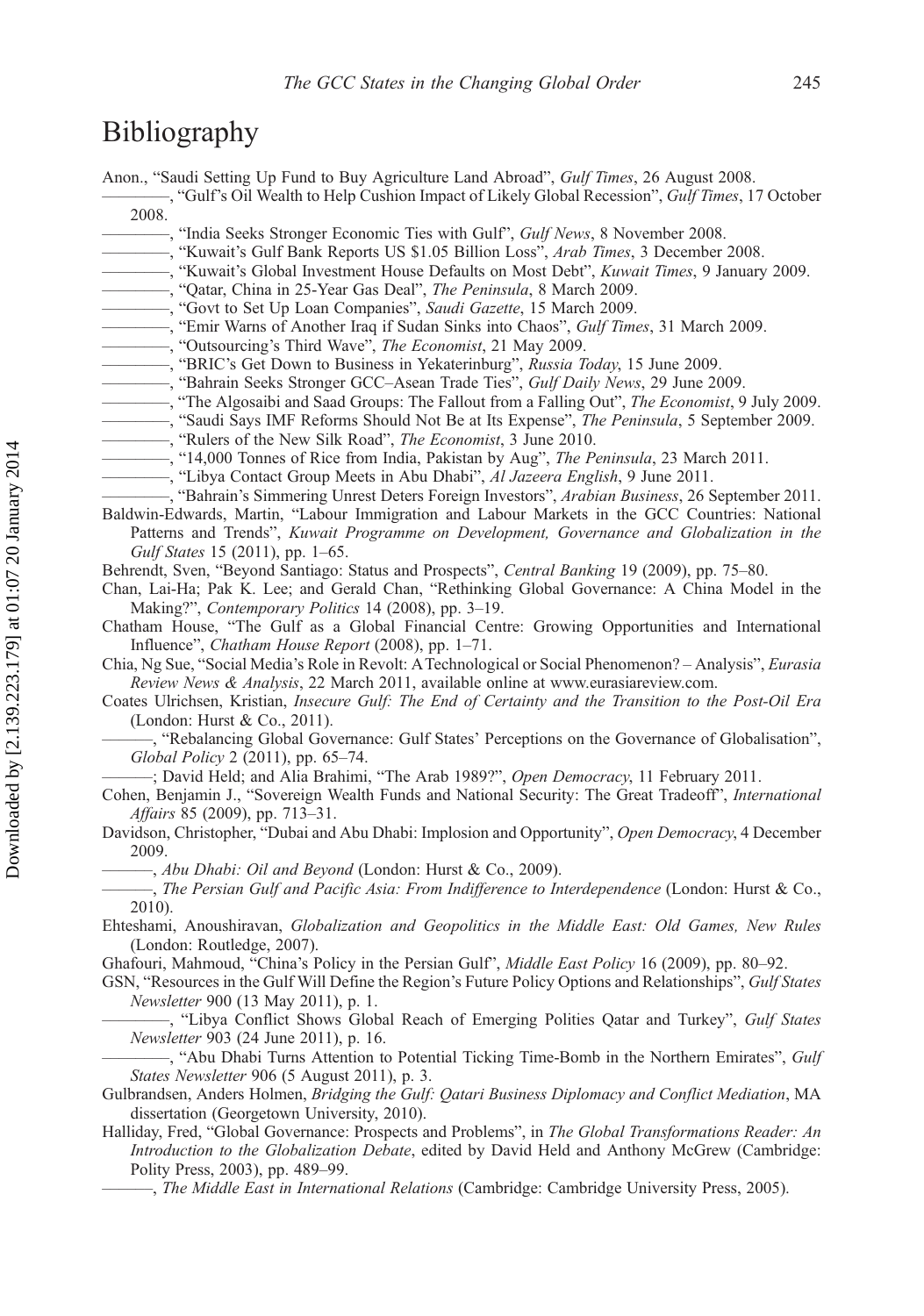- Hardy, Roger, "Ambivalent Ally: Saudi Arabia and the War on Terror", in Kingdom without Borders: Saudi Arabia's Political, Religious and Media Frontiers, edited by Madawi Al-Rasheed (London: Hurst & Co., 2008), pp. 99–112.
- Held, David and Anthony McGrew, "Introduction", in Governing Globalization: Power, Autonomy and Global Governance, edited by David Held and Anthony McGrew (Cambridge: Polity Press, 2002), pp. 1–21.
- Herb, Michael, "Kuwait: The Obstacle of Parliamentary Politics", in Political Liberalization of the Persian Gulf, edited by Joshua Teitelbaum (London: Hurst & Co., 2009), pp. 133–55.
- Hertog, Steffen, "The Costs of Counter-Revolution in the GCC", Foreign Policy, 31 May 2011, available online at www.foreignpolicy.com.
- Hoyos, Carola, "Three Themes Emerge from Algeria's Gas Exporters' Meeting", Financial Times, 19 April 2010.
- Hussein, Ourouba, "Qatari PM Stresses Rule of Law to Face Challenges", Gulf Times, 31 May 2009.
- Hvidt, Martin, "The Dubai Model: An Outline of Key Development-Process Elements in Dubai", International Journal of Middle East Studies 41 (2009), pp. 397–418.
- IISS (International Institute for Strategic Studies), "Discussion Meeting: 'Political Dynamics of Saudi Arabia and Indo-Saudi Relations'", 21 May 2010, available online at www.iiss.org.
- Jones, Toby C., "Bahrain, Kingdom of Silence", Arab Reform Bulletin, 4 May 2011, available online at www.carnegieendowment.org.
- Keohane, Robert, "Governance in a Partially Globalized World", in Governing Globalization: Power, Autonomy and Global Governance, edited by David Held and Anthony McGrew (Cambridge: Polity Press, 2002), pp. 325–47.
- Khan, Ghazanfar Ali, "China to Boost Relations with GCC: President Hu", Arab News, 12 February 2009.
- Khouri, Rami, "Governance Newsmaker Interview with Tarik M. Yousef", Governance Newsmaker 2.5 (2008).
- Kinninmont, Jane, "The Maybe Greater GCC", Foreign Policy, 16 May 2011, available online at www.foreignpolicy.com.
- Larson, Erik, "Saad Group Unit Sues Founder Al Sanea in London Court", Bloomberg, 2 September 2011.
- Lippman, Thomas, "Saudi Arabia's Quest for 'Food Security'", Middle East Policy 17 (2010), pp. 90-8.
- Lynch, Marc, "Globalization and Arab Security", in Globalisation and National Security, edited by Jonathan Kirshner (New York: Routledge, 2006), pp. 171–200.
- Mashiah, Naava, "Food Crisis in the Mideast", Khaleej Times, 10 September 2011.
- McCartan, Brian, "Farmers forgotten in Oil-for-Food Deals", The Peninsula, 1 July 2009.
- Mouawad, Jas, "China's Growth Shifts the Geopolitics of Oil", New York Times, 19 March 2010.
- Murphy, Emma, "ICT and the Gulf Arab States: A Force for Democracy?", in Reform in the Middle East Oil Monarchies, edited by Anoushiravan Ehteshami and Steven Wright (Reading: Ithaca Press, 2008), pp. 181–216.
- Nonneman, Gerd, "Determinants and Patterns of Saudi Foreign Policy: 'Omnibalancing' and 'Relative Autonomy' in Multiple Environments", in Saudi Arabia in the Balance: Political Economy, Society, Foreign Affairs, edited by Paul Aarts and Gerd Nonneman (London: Hurst & Co., 2005), pp. 315–51.
- Peterson, J.E., "Rulers, Merchants and Shayks in Gulf Politics: The Function of Family Networks", in The Gulf Family: Kinship Policies and Modernity, edited by Alanoud Alsharekh (London: Saqi Books, 2007), pp. 21–36.
- Raghu, Mandagolathur, "Future Direction of the GCC Financial Sector –– A Specific Look at Banking and Asset Management", in GCC Financial Markets, edited by Eckart Woertz (Dubai: Gulf Research Centre, 2011), pp. 17–40.
- Raouf, Mohamed A., "Water Issues in the Gulf: Time for Action", Policy Brief 22 (Washington, DC: Middle East Institute, 2009), pp. 1–12.
- Reuters, "No More Cash for IMF Assaf", The Saudi Gazette, 17 November 2008.
	- -, "Gulf Central Bankers Wary of Oil, Property Declines, Gulf Times, 22 November 2008.
	- -, "Saudi Group in \$10bn Lawsuit vs Saad Chief", Emirates Business 24/7, 17 July 2009.
- Ross, Andrew, "Middle East: Rights, Freedom and Offshore Academics", University World News 169 (1 May 2011), available online at www.universityworldnews.com.
- Schaffer, Teresita. "The United States, India and Global Governance: Can They Work Together?", The Washington Quarterly 32 (2009), pp. 71–87.
- Seznec, Jean-Francois, "The Gulf Sovereign Wealth Funds: Myth and Reality", Middle East Policy 15 (2008), pp. 97–110.